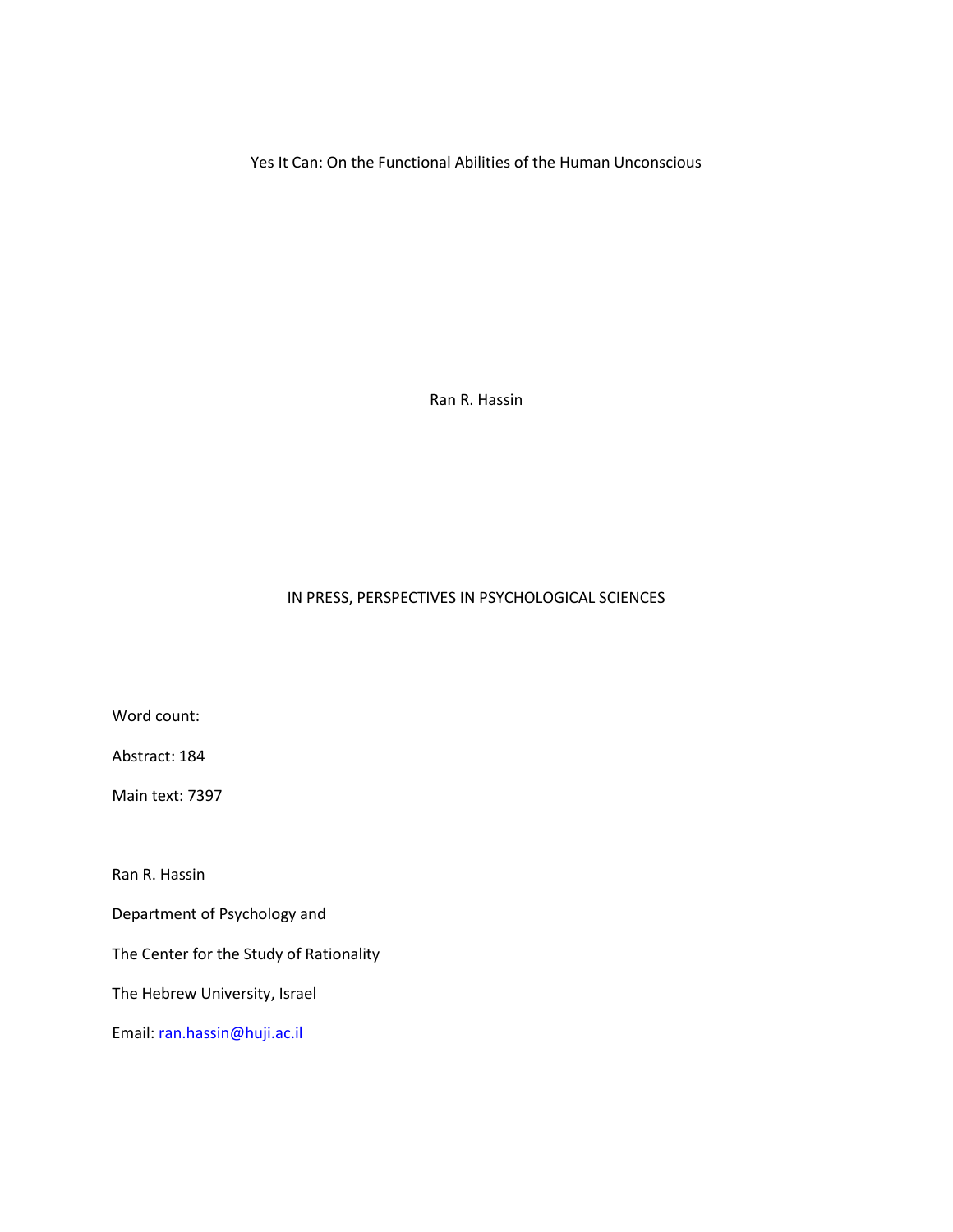## Abstract

Understanding the division of labor between conscious processes and unconscious ones is central to our understanding of the human mind. This paper proposes a simple Yes It Can (or YIC) principle: It argues that unconscious processes can perform the same fundamental, high-level functions that conscious processes can perform. I present considerations of evolutionary pressures and of the availability of mental resources that render YIC a reasonable hypothesis. I then review evidence from various subfields of the cognitive sciences, which shows that functions that were traditionally thought of as requiring consciousness can occur non-consciously. Based on these data and arguments it is proposed that an answer to the question *What Is It That Consciousness Does* would not be in the form of *Consciousness is necessary for F*, where F is a fundamental, high level cognitive function. In Marr's (1982) terms, the argument is that *computationally* conscious and unconscious processes are very similar. Yet, differences in how these processes kick in, and in the ways in which they play out (Marr's the *algorithmic-representational* level), are likely to have interesting implications for human cognition, motivation and emotion.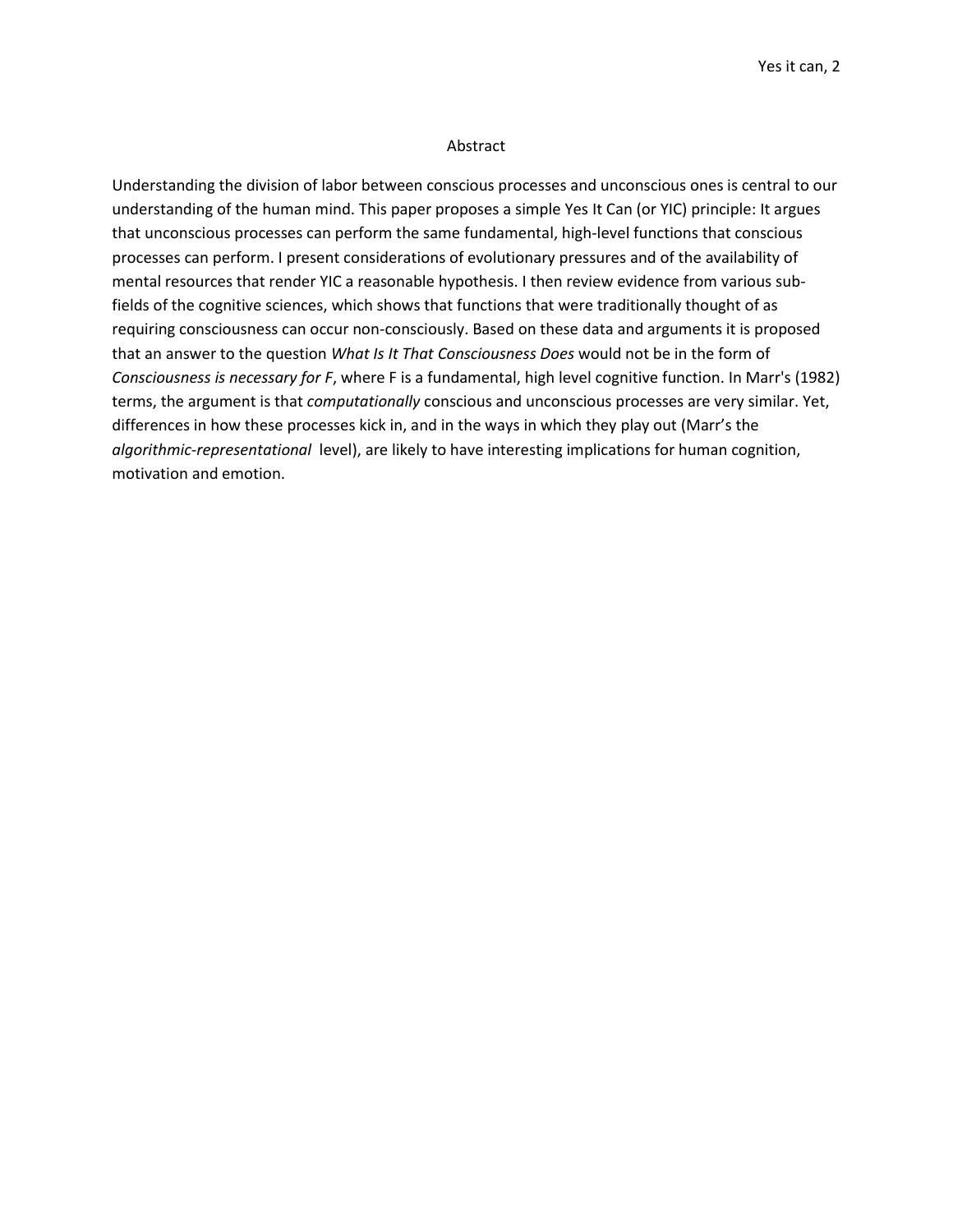Our hypothesis thus leads us to the radical suggestion that the critical difference between the thinking of humans and of lower animals lies not in the existence of consciousness but in the capacity for complex processes outside it". Neisser, 1963, p. 10

Which high level cognitive functions can the unconscious perform, and which are uniquely conscious? This question is central to many areas of investigation in the cognitive sciences, ranging from philosophy to cognitive neuroscience, with far reaching implications to neighboring fields. In this paper I propose a very simple principle: Unconscious processes can carry out every fundamental high-level function that conscious processes can perform. For brevity, I will refer to it as the Yes It Can, or YIC, principle. An important implication of this principle is that a scientific answer to the question *What Is It That Consciousness Does (That the Unconscious Cannot Do)* would not be in the form of *Consciousness is necessary for F*, where F is a fundamental cognitive function. Put differently, if consciousness is evolutionarily advantageous it is not in the way of enabling a survival-enhancing cognitive function(s) that cannot be achieved non-consciously<sup>1</sup>. As I argue later, this view does not mean that consciousness does not affect our lives, or that it is not advantageous.

There are two good a priori reasons to suspect that YIC holds. First, one of the most consistent and replicable finding in the cognitive sciences teaches us that our consciousness is very limited in its processing capacity [\(Baddeley, 2007;](#page-22-0) [Kahneman, 1973\)](#page-25-0). Given the sheer volume of high-level cognitive processes that we conduct on a daily, hourly, and minutely basis (think, for example, on the number of goals we pursue at any given point in time: from being good spouses, through planning parties for our children, to cracking a mystery we encountered at work), waiting in queue for a very limited conscious system seems very inefficient. Hence, it seems reasonable to suspect that these functions can also be carried out non-consciously.

Second, our best theories to date suggest that the brain was evolutionarily designed over eons, and that conscious awareness as we experience it today is a relatively recent development (e.g., [Dennett,](#page-24-0)  [1995;](#page-24-0) [Reber, 1992;](#page-28-0) [Rozin, 1976\)](#page-28-1). Given what we know about how evolution works, it seems unlikely, then, that much of our brain (and brain-power) is dedicated to consciousness or to processes that

 $\overline{\phantom{a}}$ 

<sup>1</sup> I use the terms *unconscious* and *consciousness* for ease of discussion; I do not mean to suggest that these are mental entities, or systems [\(Keren & Schul, 2009\)](#page-26-0). More on this issue in the *On Consciousness* section below.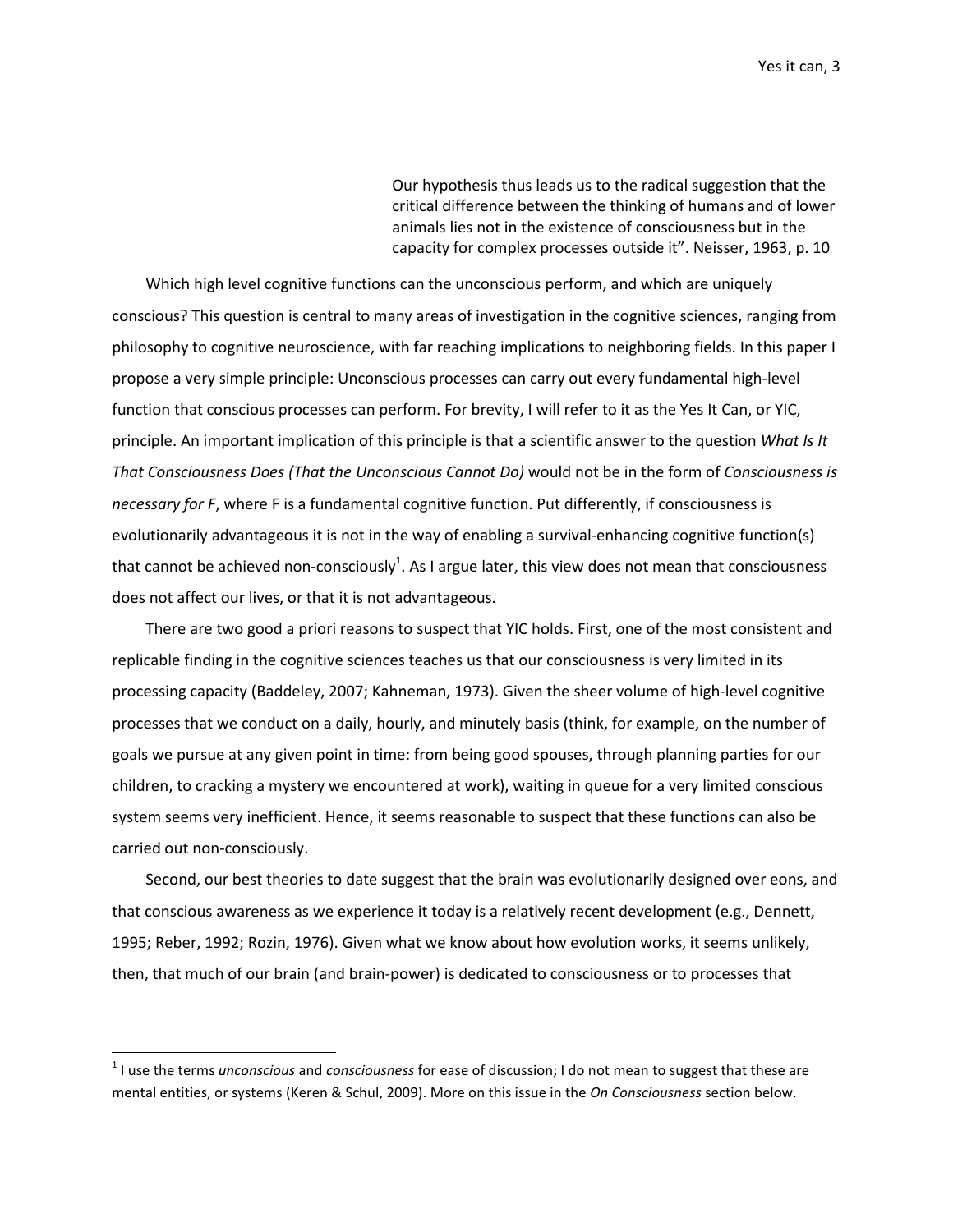necessarily require consciousness. Hence, fundamental cognitive functions are likely to occur outside of conscious awareness.

But arguments that render a hypothesis plausible are not enough in the sciences: One needs to provide supporting empirical data. My approach in the rest of this paper is to illustrate YIC in fundamental, high-level functions that were traditionally associated with conscious awareness. To this end, I will review recent and exciting developments in cognitive and social psychology, as well as in the cognitive neurosciences. The reviewed data show that functions that were traditionally assumed to require consciousness can occur non-consciously. Based on the arguments presented above, and the empirical data reviewed below, I propose the YIC principle: Namely, that unconscious processes can carry out every fundamental high-level function that conscious processes can perform.

Data provide demonstrations, they are not proofs. Because of this inherent limitation, and interpretational ambiguities, data are bound to leave question marks. Hence, one could always come up with a function, *Fcurrent*, which was not previously examined, and suggest that *Fcurrent* (rather than all previously suggested Fs) *requires* consciousness. I will argue, however, that if one adopts the method of inquiry suggested herein, the accumulated data make it reasonable to suspect that *Fcurrent*, too, can occur without awareness.

The fact that the unconscious processes can perform a function F does not entail that they will always perform it. In a later section I suggest three factors that determine whether a function F will or will not be carried out non-consciously at a given point in time. I end the paper by discussing the implications of this view to our understanding of consciousness. I argue that functional similarity does not necessarily imply that there are no differences between conscious and unconscious processes. In other words, YIC does not imply that consciousness does not play a role in our lives. Rather, it sends us to look for the differences elsewhere: not in the functions themselves, but in how they kick in and play out.

Before turning to the evidence and arguments, however, there are three conceptual issues that need to be succinctly addressed.

## Three Introductory Notes

## *Three Definitions*

The terms *cognition* and *cognitive processes* are used here in a very wide sense. In the language of the (probably erroneous) computer metaphor, I use 'cognition' to denote the software of the brain,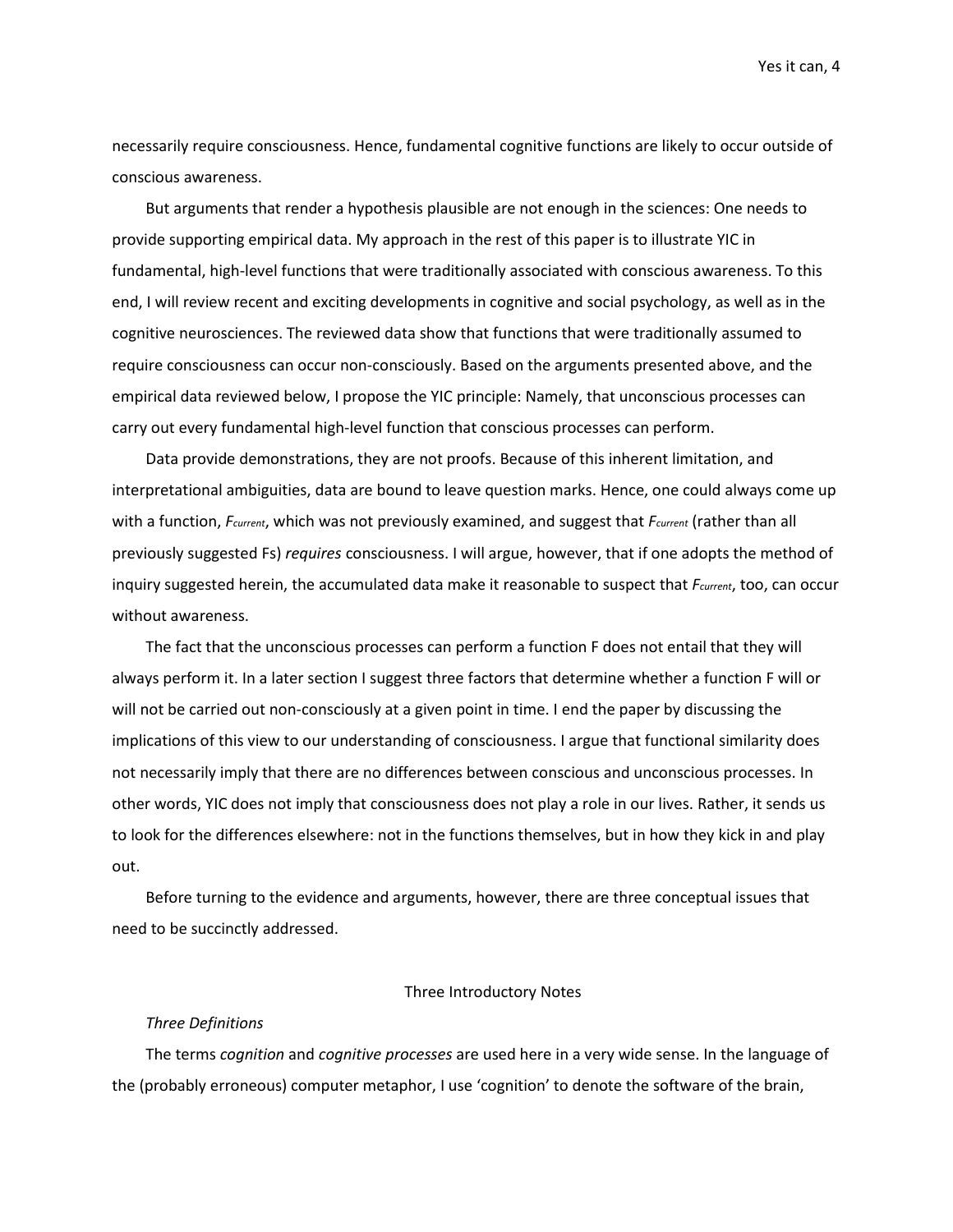regardless of whether this software does what scientists of the mind call cognition, motivation or emotion.

The term *high-level cognition* covers post-perceptual cognitive processes that require what people usually think of as complex computations and cognitive control. Examples can probably do here better than definitions [\(Wittgenstein, 1963\)](#page-30-0), so here is a partial list: causal reasoning, decision making, conflict management, metaphor comprehension, understanding- and reasoning by analogies, problem solving, self control, inferences of various kinds, executive functions, working memory, abstract thinking, planning.

Lastly, cognitive functions vary in their fundamentality, that is – in how inherent they are to normal cognitive functioning – and in their level of abstractness [\(Rosch, Mervisa, Gray, Johnson, & Boyes-](#page-28-2)[Braem, 1976 \)](#page-28-2). The argument made here concerns fundamental, basic-level functions. Given that we lack taxonomies of cognitive functions, this definition is inherently ambiguous. I suspect, however, that there is relatively wide consensus about these issues [e.g., which one of the following hypothetical functions is fundamental and basic, and which is not: (a) the function of information broadcasting – i.e., making information available to many different parts of the brain; (b) the function of transforming the perception of the word "Stop!" into a pre-defined series of key presses on the keyboard]. I will use the term *fundamental function* as a shorthand for *fundamental, basic level function*.

## *Two types of literatures: Subliminal Perception vs. Unconscious Cognition*

An important distinction in the context of the current paper is that between *subliminal perception* and *unconscious cognition* [\(see Bargh & Morsella, 2008\)](#page-23-0)*.* Subliminal priming s a subset of unconscious cognition, in which the stimuli are not consciously perceived. Yet, the literature on subliminal priming and that on unconscious cognition have developed rather independently. Scientists of subliminal priming investigate the extent to which non-consciously perceived stimuli can be processed, and the effects that they have on other processes (for recent reviews se[e Kouider & Dehaene, 2007;](#page-26-1) [Van den](#page-29-0)  [Bussche, Van den Noortgate, & Reynvoet, 2009\)](#page-29-0). Scientists of unconscious cognition examine unconscious processes without limiting themselves to subliminality. What is critical for them is that one is not aware of the relevant process and/or their products (for recent overviews see [J. A. Bargh, 2007;](#page-22-1) [Gawronski & Payne, 2010;](#page-24-1) [Hassin, Uleman, & Bargh, 2005\)](#page-25-1).

Each of these approaches suffers from its unique shortcomings, and hence a comprehensive understanding of the unconscious must rely on both. The main disadvantage of the literature on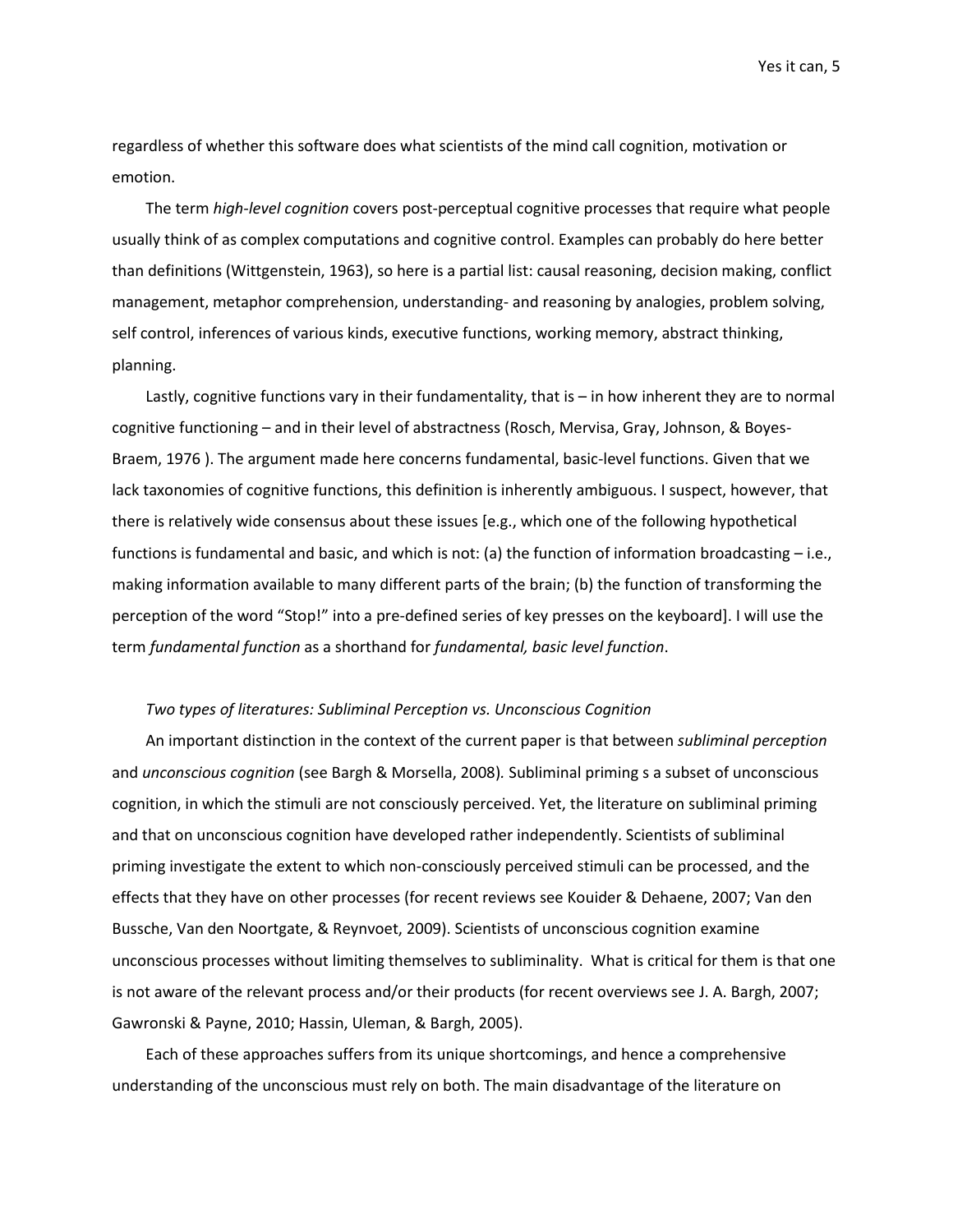unconscious cognition is that it often relies on subjects' subjective reports regarding their internal states, reports that are known to suffer from two major limitations. First, they cannot be observed from the outside. Second, psychological science has repeatedly demonstrated that our introspective capacity – so crucial for many subjective reports – is very limited [\(for an elaborate discussion see Wilson, 2002\)](#page-29-1).<sup>2</sup>

The main disadvantage of the subliminal priming literature is that it focuses on a limited subset of unconscious cognition, where the stimuli are presented for a very brief period, in the order of tens of milliseconds, and are then immediately masked. Naturally, this procedure yields weak signals. Thus, failures to demonstrate a cognitive function *F* in subliminal priming experiments may be either attributed to limitations of the unconscious, or to the weakness of the signal. Such failures, then, leave open the possibility that F can occur non-consciously when the signal is strong enough [\(Bargh &](#page-23-0)  [Morsella, 2008\)](#page-23-0).

# *One Functional Stance*

l

I suggest that we adopt a functional stance, that is – that we discuss questions such as the one raised in this paper in terms of cognitive *functions*. One identifies a cognitive function of a process P when one gives a teleological answer to the question *What is it that P does*. Here are a few examples. One function of working memory (the one we usually call short term memory) is to maintain a short list of objects for a short period of time. The function of inhibition is to make a mental object less available/accessible. The function of causal inference is to establish causal relationships between events<sup>3</sup>.

Marr (1982) famously distinguished between three levels of analysis: the computational level – what does the system do and what does it do it for; the algorithmic/representational level – how does the system go about doing what it does, and the implementational level – how is the system implemented in the physical world. In Marr's [\(1982\)](#page-26-2) terminology, then, I suggest that we stand much to gain from focusing on the computational level.

One advantage of the functional stance is that it allows us to refrain from confounding a functional characterization of a process with a description of its characteristics (which was one of Marr's basic points). It keeps us alert to the fact that the *how* question – how are functions achieved – is largely independent from the *what (or what for; the computational level*) question. Applied to the current

<sup>&</sup>lt;sup>2</sup> It is interesting to note that in recent years there is a resurgence of interest in self reports as measures of awareness (Dienes  $\&$ [Seth, 2010;](#page-24-2) [Overgaard, Timmermans, Sandberg, & Cleeremans, 2010\)](#page-27-0).

<sup>3</sup> These definitions *are meant as demonstrations* of the stance*;* they are not meant to be exhaustive.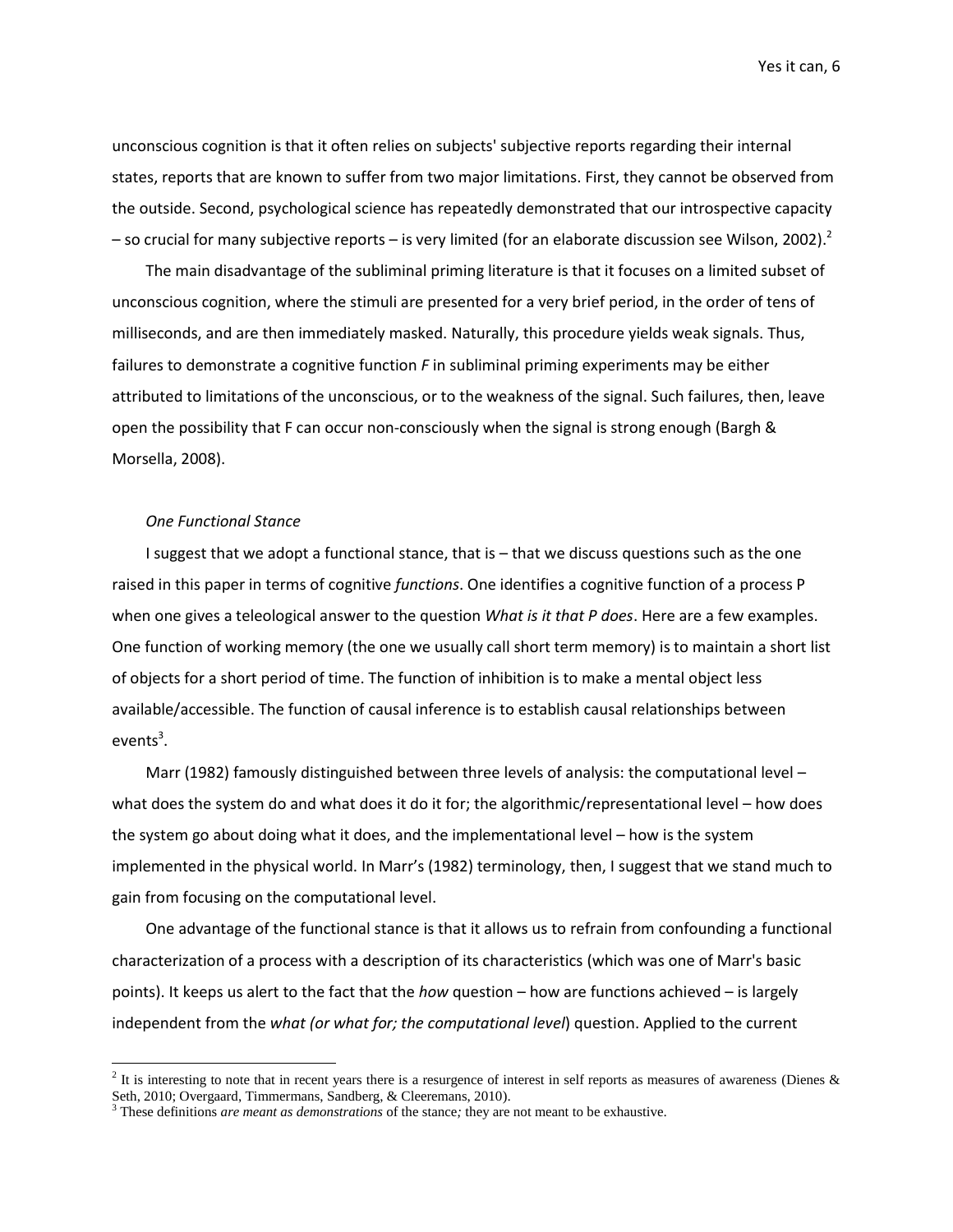concerns, this stance suggests that if one is interested in a certain cognitive function, one may gain from not defining it via the property of being conscious (e.g., conscious self control) – unless one wants to restrict herself to a subset of all possible cases.

With all this in mind, we can now turn to the data. In the following sections I discuss four families of fundamental cognitive functions: cognitive control, goal pursuit, information broadcasting and reasoning. These functions were chosen to illustrate YIC because they are fundamental and high-level, they were traditionally assumed to require consciousness, yet relatively recent developments in the cognitive sciences suggest that we may benefit from re-examining the assumption that they are necessarily conscious. 4

## Function 1: Cognitive control

Traditionally, cognitive control and working memory (WM) were closely associated with conscious awareness (e.g., [Baars & Franklin, 2003;](#page-22-2) [Baddeley, 2000;](#page-22-3) [Kintsch, Healy, Hegarety, Pennington, &](#page-26-3)  [Salthouse, 1999; for a more elaborate discussion see Hassin, 2005; Hassin et al., 2009\)](#page-26-3). Cognitive control is an umbrella term that covers many executive functions and general purpose procedures that allow the cognitive system to better achieve its goals. These include, but are not limited to, inhibition, shifting and updating [\(Miyake, Friedman, Emerson, Witzki, & Howerter, 2000\)](#page-27-1), resource allocation [\(Kahneman,](#page-25-0)  [1973;](#page-25-0) [Norman & Shallice, 1986\)](#page-27-2), as well as task setting [\(Meiran, 2010\)](#page-26-4).

Recently it has been shown that various control mechanisms, as well as WM, can operate nonconsciously. In a pioneering study conducted by Lau and Passingham [\(2007\)](#page-26-5) participants switched between two simple tasks, where the explicit instruction of which task to perform on the n<sup>th</sup> trial appeared only at the beginning of that trial. Crucially, a subliminal cue that appeared before this explicit instruction provided information about the task on trial n, information that could either be congruent or incongruent with the explicit instructions. Behavioral results showed that the subliminal primes put cognitive task-setting control processes in motion: When the subliminal primes were incongruent with the explicit instructions, participants were less accurate and slower than when they were congruent.

 $\overline{\phantom{a}}$ 

 $^4$  As a result of adopting these criteria, this paper does injustice to many earlier and groundbreaking findings about the functional capacities of the unconscious (for overviews see, e.g., [J. A. Bargh, 2007;](#page-22-4) [De Gelder, de Haan, &](#page-23-1)  [Heywood, 2001;](#page-23-1) [Hassin, Uleman, et al., 2005;](#page-25-1) [Morewedge & Kahneman, 2010;](#page-27-3) [Nisbett & Wilson, 1977;](#page-27-4) [Reber,](#page-28-3)  [1993;](#page-28-3) [Reder, 1996;](#page-28-4) [Underwood, 1996;](#page-29-2) [Wegner & Vallacher, 1977;](#page-29-3) [Wilson, 2002\)](#page-29-1).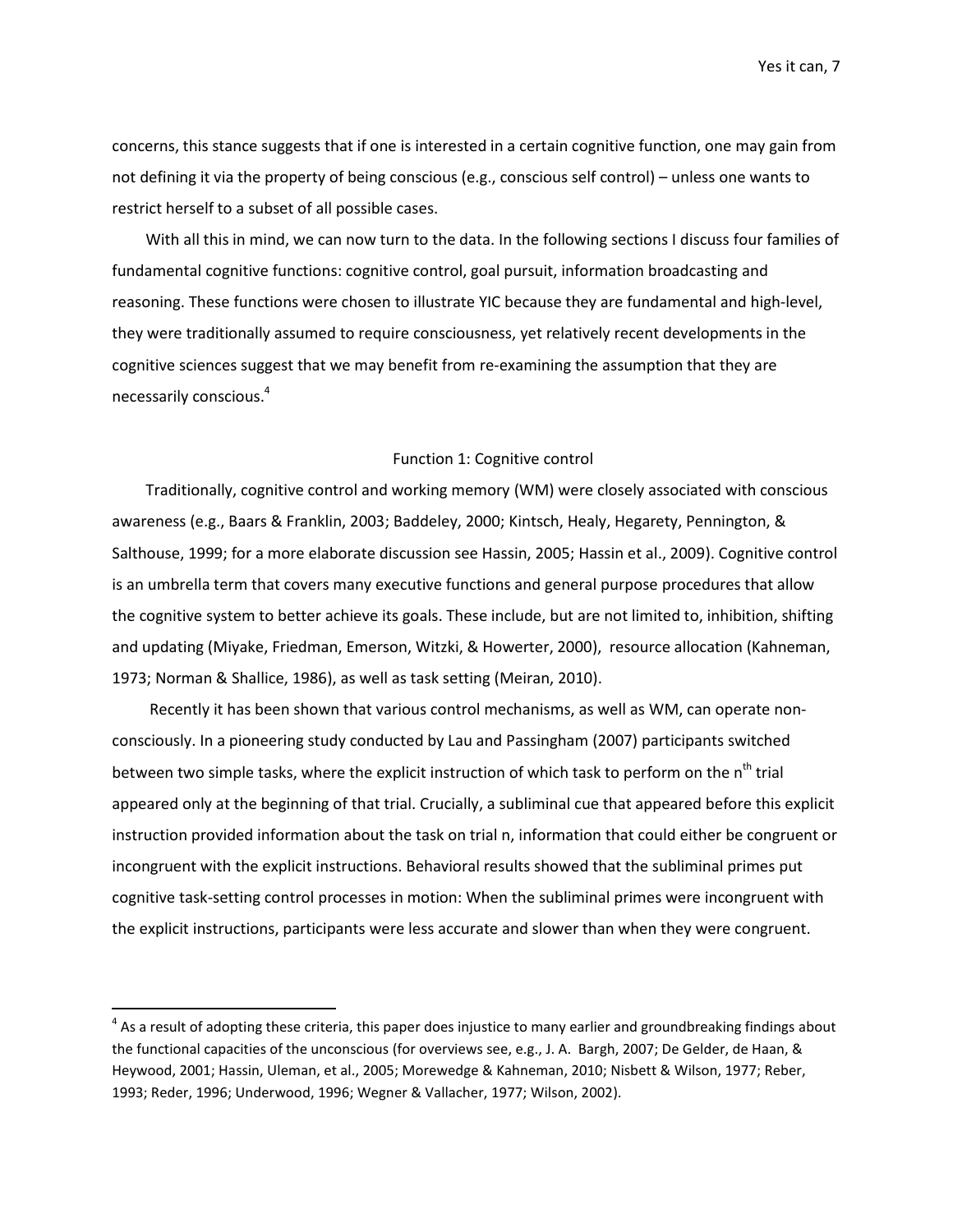fMRI data corroborated these findings by showing effects of the subliminal primes on activity in relevant cognitive control areas.

More recent studies examined the effects of subliminal cues on related forms of control. They documented subliminal activation of conflict adaptation and inhibitory control on classic tasks such as the go/no-go and the stop signal [\(Van Gaal, Ridderinkhof, Johannes, Scholte, & Lamme, 2008;](#page-29-4) [van Gaal,](#page-29-5)  [Ridderinkhof, Scholte, & Lamme, 2010\)](#page-29-5). Interestingly, some of these studies [\(e.g., van Gaal, Lamme,](#page-29-6)  [Fahrenfort, & Ridderinkhof, 2010\)](#page-29-6) compared the effects of subliminal and supraliminal cues on cognitive control, and found that while control can follow both, it more frequently follows supraliminal cues. Similarly, ERP data showed that both conscious and unconscious control resulted in N2 and P3, but their shapes and sizes were not identical.

In related sets of studies it has been recently shown that subliminal reward cues can affect motivation, and hence effort allocation and investment, two classic functions of cognitive control [\(Bijleveld, Custers, & Aarts, 2010;](#page-23-2) [Pessiglione et al., 2007\)](#page-27-5).

Recently we have shown that WM – considered by many as the seat of conscious, control processing [\(Baddeley, 2007\)](#page-22-0) – can operate outside of conscious awareness [\(Hassin, 2005;](#page-25-2) [Hassin, Bargh,](#page-25-3)  [Engell, & McCulluch, 2009\)](#page-25-3). This work complements previous lines of research that had established that two sub-components of working memory – verbal and visual short term memories – can operate outside of conscious awareness (e.g.[, Maljkovic & Nakayama, 1994;](#page-26-6) [McKone, 1995\)](#page-26-7). To examine implicit working memory we developed a paradigm in which small disks that are either empty (bagel shaped) or full appear in various locations on a computer screen, one at a time. Participants' task is to respond with one key-press if a disk is empty and with another if it is full. The disks appear in sequences of five, separated by a fixation square. In Pattern sequences, the locations of the disks create a pattern (e.g., a ZigZag). In the Broken Pattern condition, the locations of first four disks are identical to those of pattern sequences, but the fifth disks break the patterns. Pattern and Broken Pattern sequences are equally probable. Hence, the likelihood of a "pattern move" from the  $4<sup>th</sup>$  to the  $5<sup>th</sup>$  disk is identical to the likelihood of a "broken pattern" move. Hence, "simple" implicit learning across sequences cannot help performance in this task. Extracting the patterns and gaining from them requires active maintenance of ordered information (the locations of disks); context-relevant updating of information (with incoming disks) and goal-relevant computations (i.e., pattern extraction and anticipation formation). The extracted information is immediately available to control behavior and cognition, in the service of current goals (of being fast and accurate). These functions are traditionally associated with WM [\(Hassin,](#page-25-2)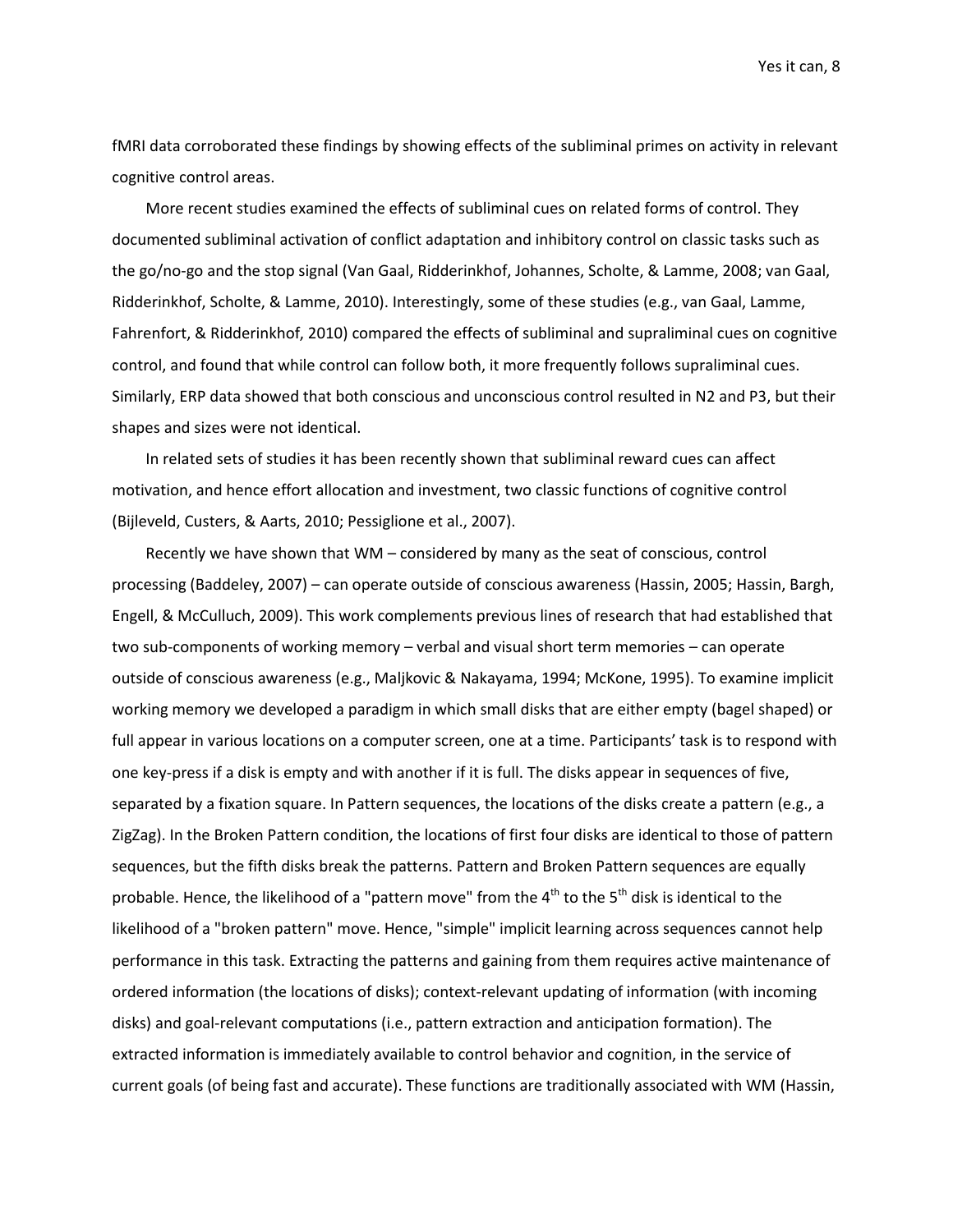2005), yet across a set of five experiments, that used various probing techniques, we failed to show any evidence of awareness.

# Function 2: Pursuing goals and managing goal conflicts

Traditionally goal pursuit – the ways in which people attempt to get from their current state to the one they desire – was assumed to be a consciously controlled process [\(Ajzen, 1991;](#page-22-5) [Bandura, 1986;](#page-22-6) [Deci](#page-23-3)  [& Ryan, 1985;](#page-23-3) [Locke & Latham, 1990\)](#page-26-8). In the recent decade, however, it has been repeatedly demonstrated that goals can be activated non-consciously, and that they then go on to be pursued outside of conscious awareness (Bargh, 1990; Kruglanski, 1996). In a typical experiment, participants are led to believe that they take part in a series of unrelated tasks. Unbeknownst to them, the first task activates a goal (goal priming), and goal pursuit is measured in the second task. In a pioneering study John Bargh and his colleagues [\(2001\)](#page-22-7) primed participants by having them do a word-search task that either contained a high proportion of cooperation related words (priming condition) or not. Participants then went on to take part in an "unrelated experiment 2" that consisted of a common resource dilemma – a situation in which one's interests are in conflict with those of a larger group. Participants primed with the goal of cooperation cooperated with the group more than those who were not primed. Yet, they did not consciously realize that a goal had been primed, or that they were more committed to cooperation.

Using methods of this sort, psychologists have primed goals such as solving puzzles, achievement, obtaining sex, and impression formation. In some of these studies, the goals are primed subliminally. In others, evidence for unawareness comes from debriefings in which participants' phenomenology is carefully examined. In a vast majority of these studies participants do not feel differently about the primed goal. In other words, while goal/motivation priming is strong enough to affect behavior, it does not seem to affect reported phenomenology (for recent reviews see [Custers & Aarts, 2010;](#page-23-4) [Dijksterhuis](#page-24-3)  [& Aarts, 2010;](#page-24-3) [Fishbach & Ferguson, 2007\)](#page-24-4).

Is goal priming an instance of habit priming, in the sense that the prime activates a well-rehearsed chain of behaviors? The answer seems to be negative. Take, for example, the experiment of Aarts and colleagues [\(Aarts, Gollwitzer, & Hassin, 2004\)](#page-22-8), in which heterosexual male who were primed with the goal of seeking causal intimacy gave more feedback to a female (but not to a male) experimenter (this effect was not found in the control group). This experiment is a good illustration of a more general issue: Translating a primed goals into a concrete set of behaviors is a complex problem-solving-like process,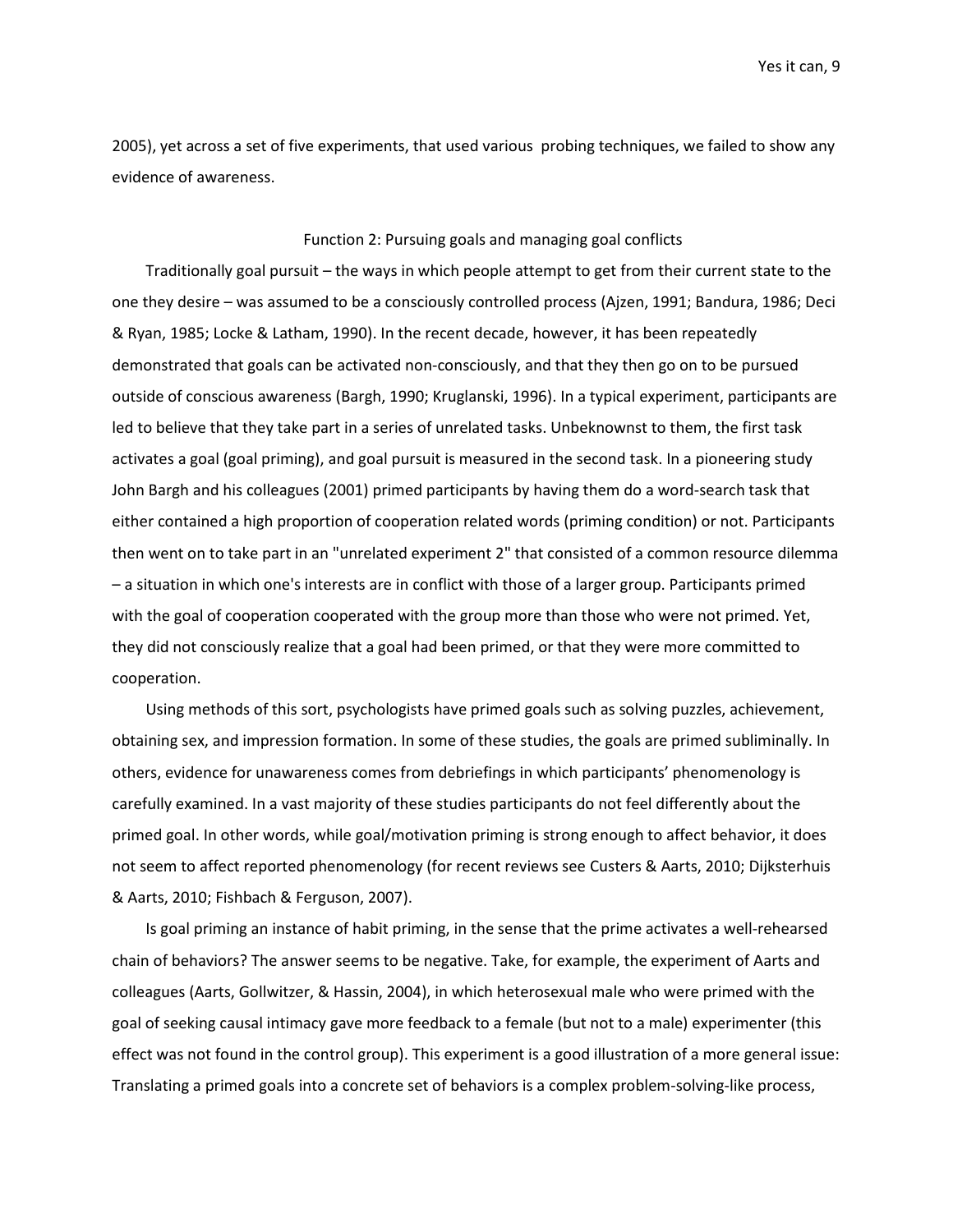that is likely to include an assessment of possible behaviors (shall I run home? rush to a pub?), weighing in salient norms (unfortunately, social norms dictate that I stay in the booth), figuring out availabilities (shall I loudly sing Don Giovanni? provide help?), and exerting an effort in what seems to be the best route (by providing more feedback), but only if the primed construct is a applicable (the experimenter is a female).

Recently Tali Kleiman and I extended the literature on non-conscious goal pursuit by demonstrating that two goals can be in active conflict outside of conscious awareness [\(Kleiman &](#page-26-9)  [Hassin, 2011\)](#page-26-9). We used the priming procedure and the common resource dilemma described above, taking advantage of the fact that dilemmas of this sort put us in a conflict between the dominant goal of being selfish and the non-dominant goal of being cooperative [\(Brewer & Kramer, 1986;](#page-23-5) [Fehr &](#page-24-5)  [Fischbacher, 2003\)](#page-24-5). Since cooperation is the non-dominant goal, priming it should result in increased conflict. And indeed, across six experiments, priming led to an increase in indirect markers of goal conflict (such as variability in repeated decisions, and increase in RTs and arousal). Yet, explicit measures did not yield any evidence for changes in felt conflict. In one of these experiments we assessed explicit conflict on each and every trial, replicating the general pattern: consistent effects on conflict measures, yet no detectable changes in phenomenology. A meta analysis of all relevant experiments, with 233 participants, still did not provide any evidence for changes in phenomenology.

### Function 3: Information broadcasting

An influential view of the function of consciousness maintains that it allows for wide broadcasting of information in the brain, whereas non-conscious processes are more limited in audience and duration. Historically, this theory belongs to the subliminal priming literature, contrasting the effects of subliminally and supraliminally-presented information [\(Baars, 1997;](#page-22-9) [Dehaene & Naccache, 2001\)](#page-24-6). Yet, evidence accrued in recent decades suggests that information that is subliminally primed gets significant access to other processes in the brain. The previous sections detail findings of this sort, and here I add a short (and partial) list of findings from the subliminal priming literature that are of specific relevance to the current issue. Note, that the term *broad broadcasting*, while intuitively appealing, is not well defined, and hence one should expect some ambiguity in its interpretation.

## *Semantic priming*

Although debated for well over two decades [\(for a relatively early discussion see. e.g., Greenwald,](#page-24-7)  [1992\)](#page-24-7), it seems that subliminal priming of a meaningful symbolic unit (e.g., a word, a number) allows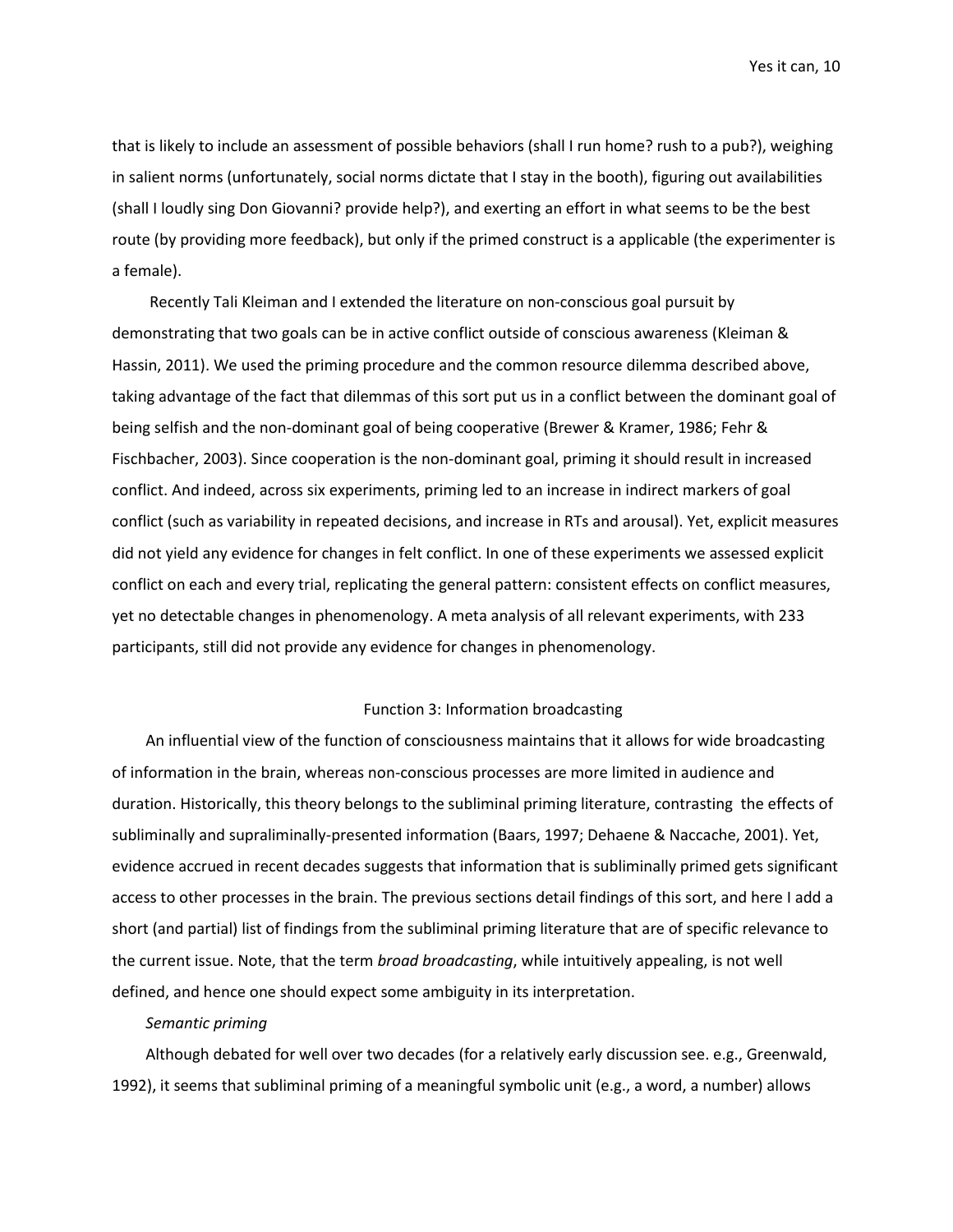access to its semantics [\(Kouider & Dehaene, 2007;](#page-26-1) [Van den Bussche et al., 2009\)](#page-29-0). In other words, abstract, formal visual symbols communicate their meanings even when presented subliminally.

### *Cognitive Control*

The experiment of Lau & Passingham (2007) that was succinctly described above showed that subliminal stimuli get access to control processes of the brain. As was described earlier, these early results were extended by various laboratories examining a wide range of cognitive control functions. Taken together, these findings suggest that subliminal information can drive executive functions.

## *Affect*

Zajonc and colleagues have repeatedly shown that subliminal priming of stimuli changes how we feel about them when we actually get to see them: by and large ,we like them, and the categories they belong to, more [\(e.g., Monahan, Murphy, & Zajonc, 2000\)](#page-27-6).

# *Attributions of agency*

In a series of papers that examine the sense of authorship, that is – the degree to which people feel that they cause their own behavior – Aarts and colleagues have repeatedly shown that subliminal priming affected phenomenology. Thus, for example, priming of words related to success enhanced how much in control people felt, yet subliminal priming the word God decreased felt control [\(Aarts, 2007;](#page-22-10) [Dijksterhuis, Preston, Wegner, & Aarts, 2008;](#page-24-8) [see also Wenkea, Flemingb, & Haggardc, 2010\)](#page-29-7).

## *Choice*

Recent research documents effects of subliminal priming on choice. Thus, thirsty participants who had been subliminally primed with thirst-related words drank more than non primed participants [\(Strahan, Spencer, & Zanna, 2002\)](#page-29-8). Extending these findings, Karremans et al. [\(2006\)](#page-25-4) showed that thirsty participants, subliminally primed with a new brand name, tended to drink more of this brand (as compared to control participants).

#### *Political Behavior*

In yet another demonstration of the wide audiences that attune to subliminal stimuli, my colleagues and I have shown that subliminal priming of a national flag significantly changed political attitudes and voting intentions, changes that later affected how participants voted in real-life general elections [\(Carter, Ferguson, & Hassin, in press;](#page-23-6) [Hassin, Ferguson, et al., 2009;](#page-25-5) [Hassin, Ferguson,](#page-25-6)  [Shidlovsky, & Friedenberg, 2007\)](#page-25-6).

## *Summary*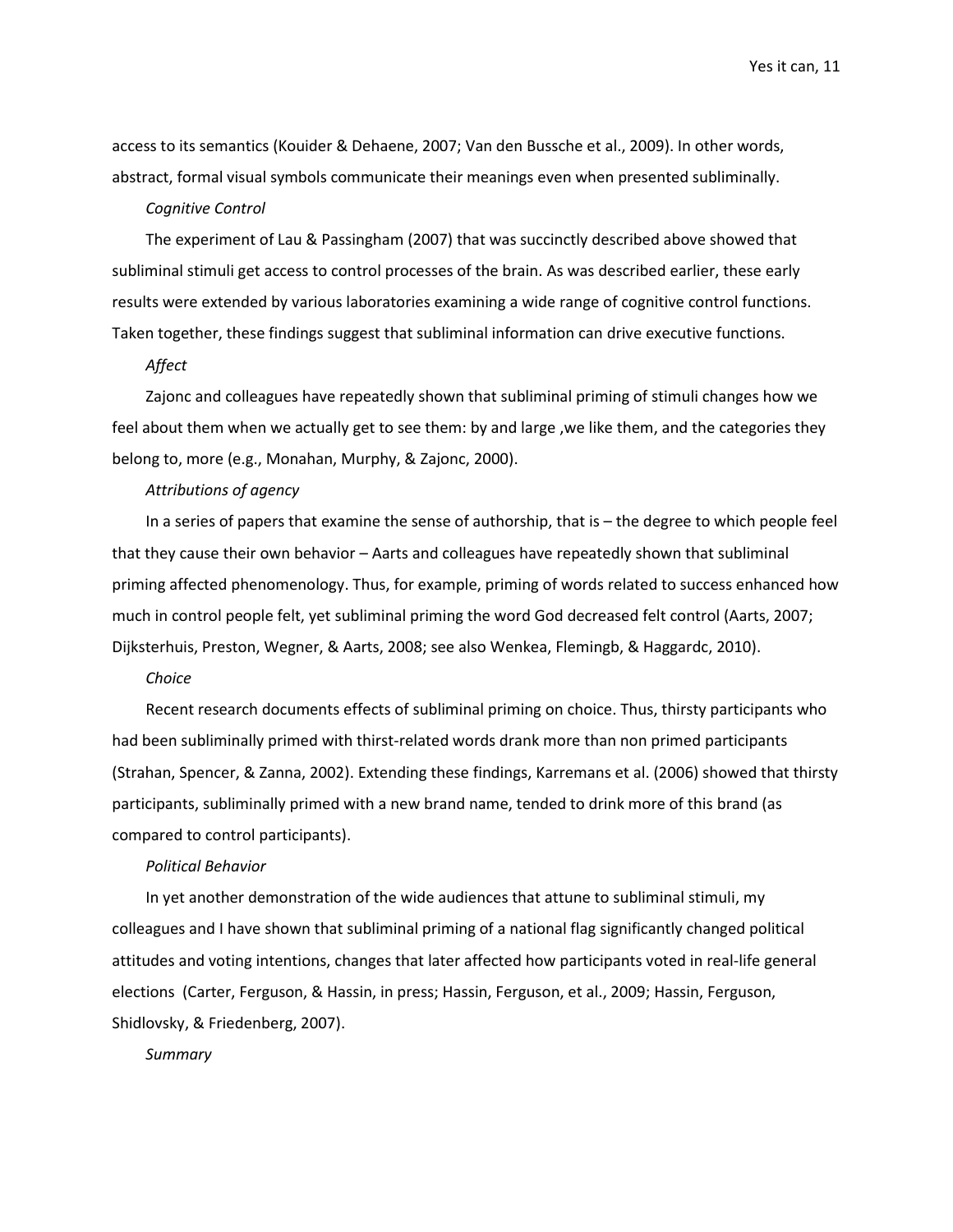The sections above bring a modest selection of recent advances in the study of subliminal priming. Semantic priming, effects of subliminal priming on control processes, felt affect, volition attribution, choices and political behavior, suggest that subliminal information gets a pretty big audience in our minds. This, in turn, suggests that the function of broadly broadcasting information is not uniquely conscious.

## Function 4: Reasoning

The family of processes subsumed under *reasoning* includes mental activities such as thinking, problem solving, decision making and planning (among others), each of which requires multiple fundamental functions. Intuition suggests an intimate relationship between reasoning and consciousness: The idea that one can reason without being aware that one is reasoning has an oxymoronish scent. Although this scent should have dissipated given the unconscious functions described in the previous sections, here I succinctly review some of the more direct evidence for nonconscious reasoning.

## *Inferences*

Is there a grammatical error in the sentence: *John jumped from the 25th floor*? Is there one in *Ann's husband annoys her, so she decided to call her lawyer*? The answer, of course, is 'no'. But here is the real question: Did you think *suicide* when reading the first sentence? Did you consider *divorce* when reading the second? The literature suggests that even if you did not consciously experience these inferences, you had made them. Evidence from various corners of the cognitive sciences, using such paradigms as surprised cued recall, probe recognition, lexical decision, eye tracking, and cognitive load, suggests that the human mind makes causal inferences automatically and largely unconsciously. These inferences include predictions [\(McKoon & Ratcliff, 1986\)](#page-26-10), traits [\(Todorov & Uleman, 2002;](#page-29-9) [Uleman, Saribay, &](#page-29-10)  [Gonzales, 2008\)](#page-29-10), goals [\(Hassin, Aarts, & Ferguson, 2005\)](#page-25-7) and other causes [\(Hassin, Bargh, & Uleman,](#page-25-8)  [2002\)](#page-25-8). Recently it has been suggested that we can non-consciously conduct multiple inferences concurrently [\(Todd, Molden, Ham, & Vonk, 2011\)](#page-29-11).

## *Insights and strategy discovery*

Janet Metcalfe and her colleagues have successfully shown that insights – problem solving processes that end with a conscious 'aha' experience – can occur outside of conscious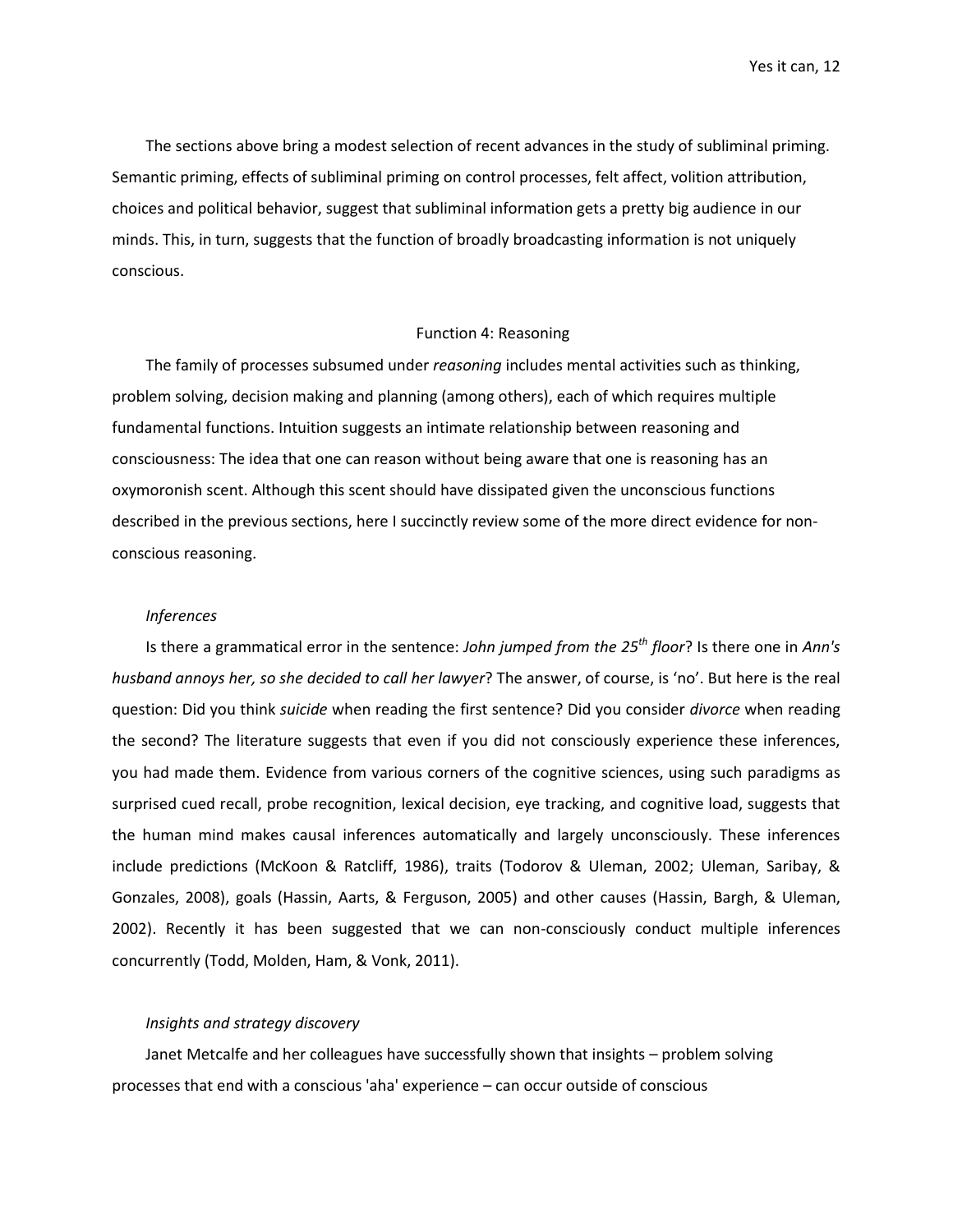awareness [\(Metcalfe, 1986;](#page-26-11) [Metcalfe & Wiebe, 1987\)](#page-27-7). To take just one example, in one of their experiments participants repeatedly rated how close they felt to solving insight vs. non-insight problems. In non-insight problems, ratings predicted solutions. In other words, participants were (at least partially) aware of the progress they made. This was not the case with insight problems: Participants could not reliably report progress. If one assumes that insights do not appear in consciousness from nowhere, then these data strongly suggest that functions related to problem solving can take place non-consciously.

In related research, Reder and colleagues have shown that while strategy shifts in problem solving might sometimes be conscious, the reasons that lead to them are often not [\(Reder & Schunn, 1996\)](#page-28-5). Siegler and Stern [\(1998\)](#page-28-6) have taken us one step forward, by showing that children *discover new strategies* for solving math equations, and *use* them, long before they can report these strategies.

## *Decision Making*

Unconscious processes shape our intuitions, which often go uncontested to drive our decisions. Thus, unconscious processes are widely believed to indirectly determine many of our decisions [\(Ariely,](#page-22-11)  [2008;](#page-22-11) [Kahneman, 2011\)](#page-25-9). These ideas fit nicely into the framework suggested by Nisbett and Wilson (1977), who argue that consciousness is often not privy to the mechanics of high level cognitive processes, but only to their products. In recent years Ap Dijksterhuis and his colleagues went one step further, by arguing that complicated decisions may even *benefit* from a period of time in which we engage in what they call *unconscious thought* [\(Dijksterhuis, Bos, Nordgren, & van Baaren, 2006;](#page-24-9) [Payne,](#page-27-8)  [Samper, Bettman, & Luce, 2008\)](#page-27-8).

These investigations were mainly of the unconscious cognition kind. A direct influence of subliminal stimuli on choice has been documented in research that was reviewed in previous sections of this paper.

## *Overcoming obstacles*

l

The previous sections suggest that when reasoning goes well it can occur outside of conscious awareness. But what happens when we hit an obstacle, can we overcome it and change course<sup>5</sup>? In their influential work Bechara, Damasio and their colleagues pit the long term goal of their participants – to

 $5$  When the obstacle is ignorance, overcoming obstacles requires learning the structure of environment. Implicit learning – that is, learning without awareness – is a well-established process that unfortunately lies beyond the scope of the current paper (e.g., Reber, 1993)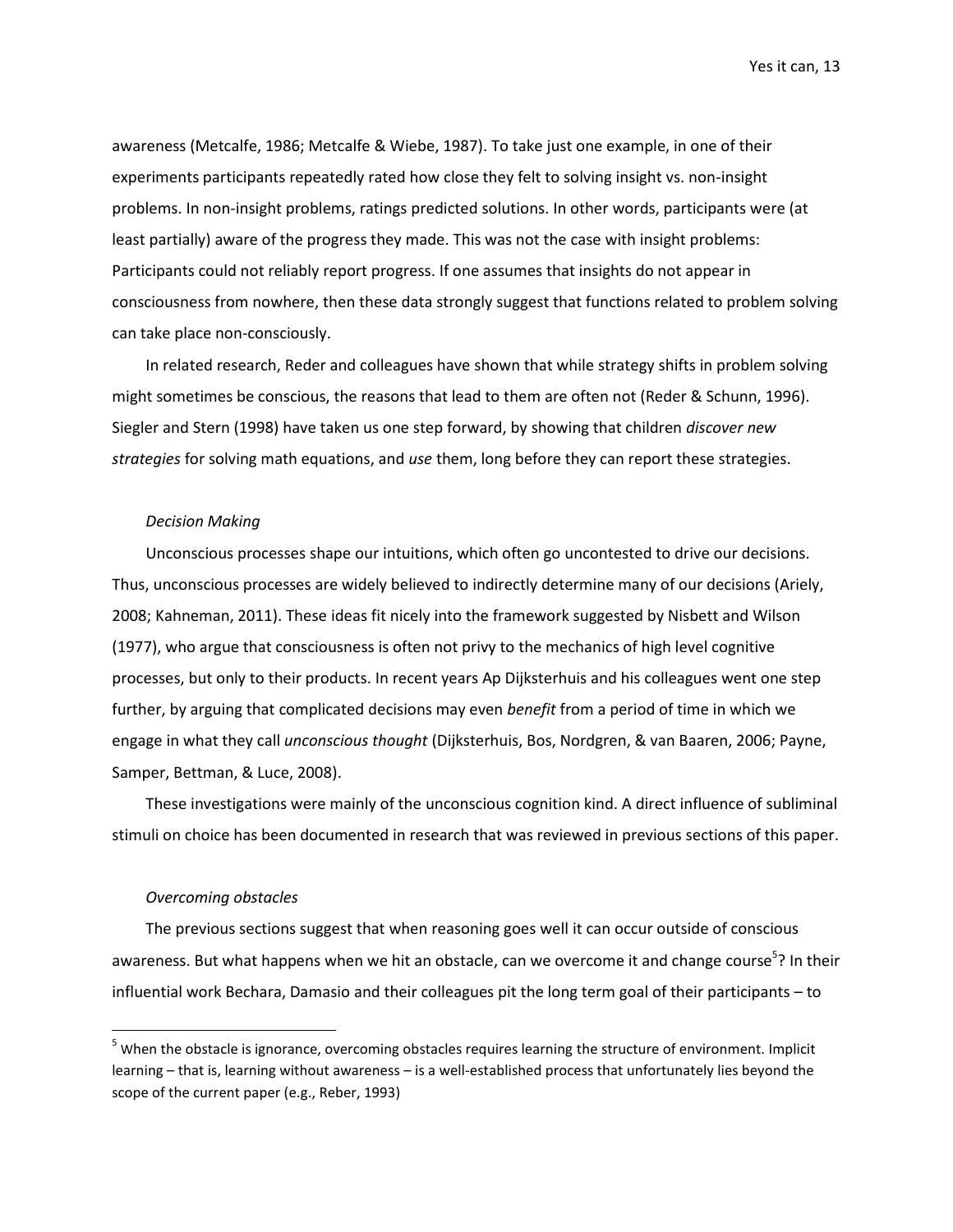gain as much money as they can – against a short term obstacle: immediate high gains [\(Bechara,](#page-23-7)  [Damasio, Tranel, & Damasio, 1997\)](#page-23-7). They show that although participants are initially attracted to choices that yield immediate high gains (yet lower expected utilities), they can overcome this attraction without consciously realizing that they do [\(but see Maia & McClelland, 2004\)](#page-26-12). Similarly, Fishbach and her colleagues [\(Fishbach, Friedman, & Kruglanski, 2003\)](#page-24-10) have shown that when obstacles to self control (e.g., television) are subliminally primed, they can activate the higher order goal (e.g., learning).

More generally, building on their earlier work [\(Patterson & Mischel, 1976\)](#page-27-9), and on the work of Gollwitzer and colleagues [\(Gollwitzer, 1999\)](#page-24-11), Mischel and Ayduk [\(Mischel & Ayduk, 2004\)](#page-27-10) argue that self control – the function that allows us to overcome obstacles to our more important goals – can become automatic and unconscious [\(see also Hassin, Aarts, Eitam, Custers, & Kleiman, 2009\)](#page-25-10).

## So… What Can It?

In operational terms, the recipe for examining whether a cognitive operation (or a set of operations) can or cannot take place non-consciously is simple: One needs to strip a the operation into its elemental basic-level *functions* and then come up with an experimental design that (a) tests the *functions,* while (b) *allowing* the processes to occur non-consciously (or even preventing them from becoming conscious).

The latter part is crucial, yet many paradigms neglect it, thereby creating various demands for awareness. When these demands are removed, as in the studies described above, the real powers of the unconscious may be revealed. In fact, the list of demonstrations discussed above is far from exhaustive. The function of *extracting patterns from our environment*, also known as implicit learning, has been repeatedly demonstrated (Reber, 1976); maintaining evidence from past experience, also known as *memory*, can happen outside of conscious awareness [\(Schacter, 1987\)](#page-28-7); people can *extract information about emotional and gender* from subliminally presented facial expressions [\(Jiang, Costello, Fang,](#page-25-11) [Huang, & He, 2006;](#page-25-11) [Yang, Zald, & Blake, 2007\)](#page-30-1); *comparing oneself with others*, a central social function, occurs non-consciously, and even with subliminally presented others [\(Mussweiler & Damisch, 2008;](#page-27-11) [Stapel & Blanton, 2004\)](#page-29-12), and physical sensations affect perception [\(Proffitt, 2006\)](#page-28-8) and social perception [\(Ackerman, Nocera, & Bargh, 2010;](#page-22-12) [Williams & Bargh, 2008\)](#page-29-13)) with no apparent effect on phenomenology. The list can go on but these examples are numerous enough to make a simple point: A review of the literature through functional glasses quickly reveals that many functions that were historically associated with conscious awareness can occur non-consciously.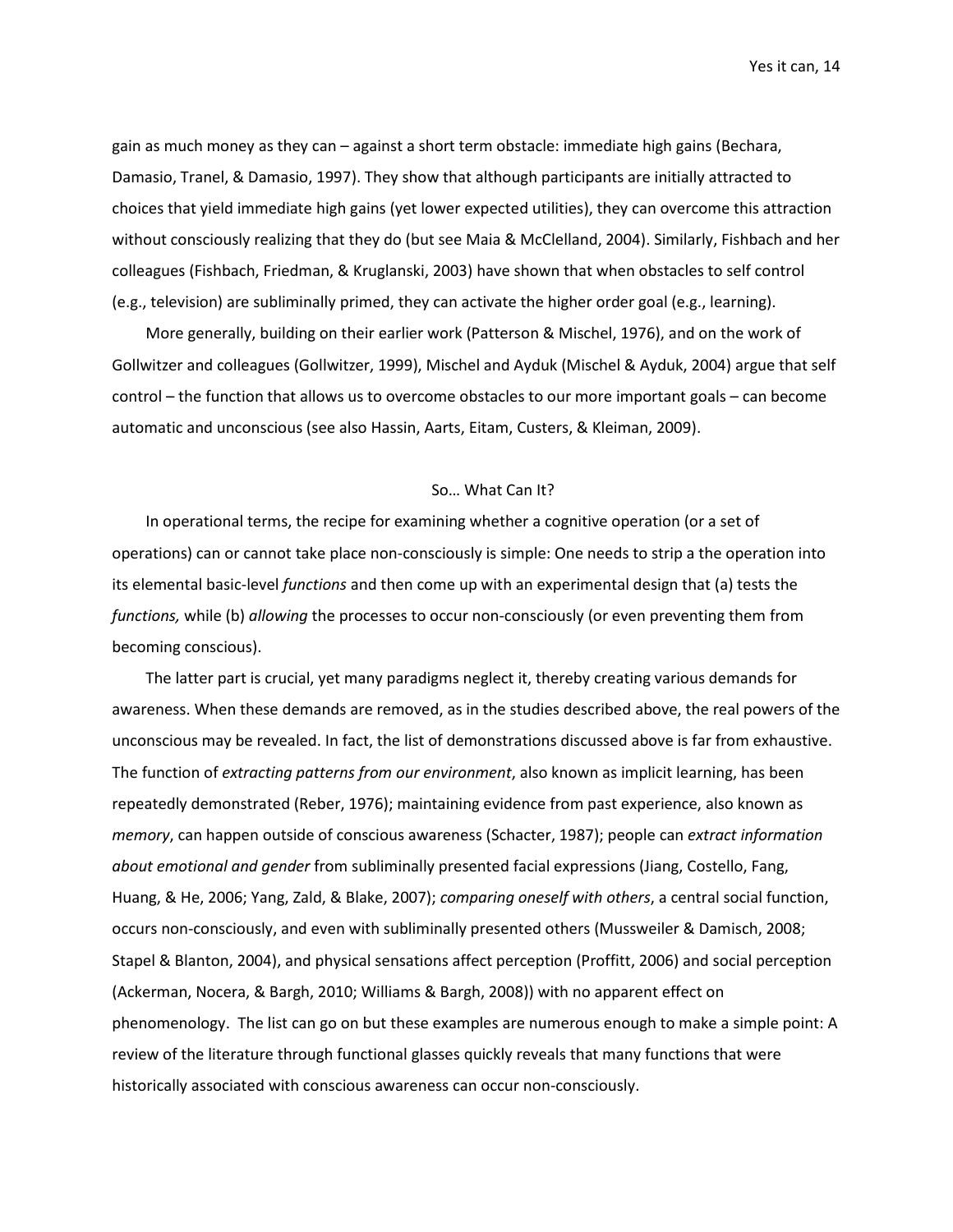Now think of your preferred fundamental Fcurrent, that is – the function that *you* think cannot be performed unconsciously. As long as it is fundamental YIC predicts that this function, too, can be performed unconsciously. This prediction rests on two foundations: The a-priori reasons to believe in YIC (briefly reviewed in the Introduction), and the impressive list of demonstrations of unconscious functions reviewed in later sections.<sup>6</sup> This is by no way a valid logical induction, but it is, I believe, a plausible psychological argument.

### And…When Can It?

Good sprint runners can run 100 meters in less than ten seconds, but more often than not they choose not to. Similarly, the assertion that the unconscious *has the ability* to perform a function F does not imply that the unconscious always performs F, not even that it frequently does so. It is a statement about abilities, not actualities. To learn more about the actualities one has to ask herself *when* can we expect the unconscious to perform F? In the case of sprint runners, the likelihood that they will run 100 meters in less than ten seconds increases with their practice, motivation, and basic abilities. In the current section I propose that the same answer applies to the question of when is it likely that the unconscious will perform F.

### *Practice*

l

The vast automatization literature (e.g.[, Bargh, 1994;](#page-22-13) [Kahneman & Treisman, 1984;](#page-25-12) [Schneider &](#page-28-9)  [Shiffrin, 1977\)](#page-28-9) suggests that the more automatic a process becomes, the more likely it is to occur effortlessly and unconsciously. In one of the most striking demonstrations of the powers of automatization, Spelke and colleagues [\(Spelke, Hirst, & Neisser, 1976\)](#page-28-10) trained students to read short stories while writing lists of words at dictation. After 17 weeks of five hours training a day (!), these students could read a story while writing dictated words, categorizing them, and detecting relations amongst them. While data for awareness during this specific study is equivocal, they do suggest that the students became unaware of performing the dictation-related tasks. This striking result is but one of many similar findings, which strongly suggest that as F becomes automatic, it is more likely to recede from consciousness. One implication of this finding is that we should expect within individual

 $^6$  Rozin (1976) suggested that our capacities in general, and conscious capacities in particular, are built on "subprograms" that are themselves unconscious. If I am not mistaken this view should make the same predictions YIC makes: that for every F there exist a context, and content, such that F can be accomplished non-consciously.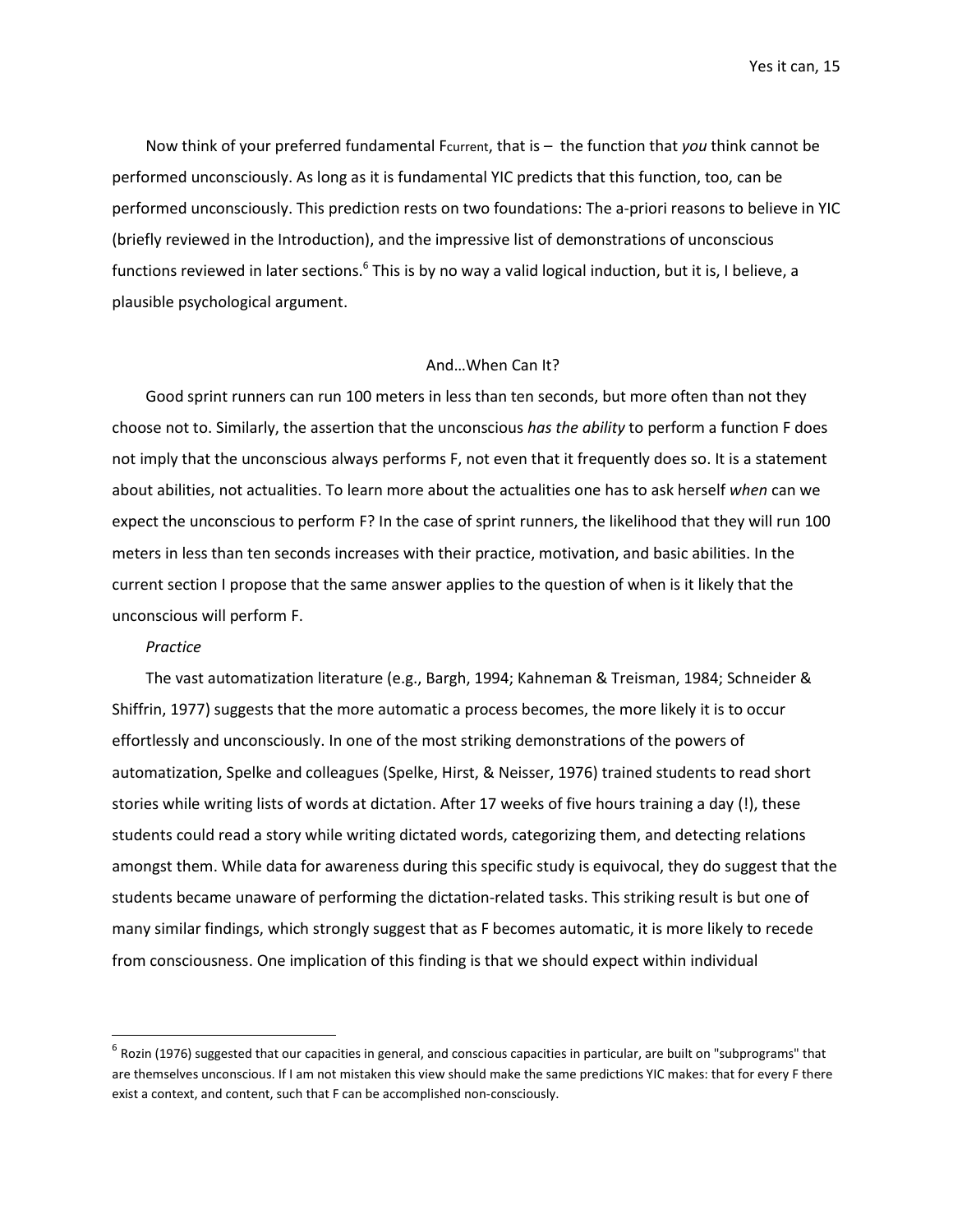*developmental trajectories* in the capabilities of the unconscious, that will result in *large individual differences* in the capacity of the unconscious.

#### *Motivation*

The likelihood that a function F will be accomplished non-consciously should increase with motivation (implicit, explicit or both). Direct evidence for the role of motivation and needs in nonconscious processes comes from recent investigations of subliminal persuasion. Strahan, Spencer, & Zanna [\(2002\)](#page-29-8) showed that subliminal primes affect consumption, but only in the presence of a relevant physical need (such as thirst). Extending these findings, it was demonstrated that priming thirsty (but not non-thirsty) people with a subliminal *brand* of beverage increased the likelihood that they choose to drink this brand [\(Karremans et al., 2006\)](#page-25-4). Similar findings were reported by Bermeitinger et al.[\(2009\)](#page-23-8), showed that subliminal priming affects choice of dextrose pills only when one has to overcome fatigue. Finally, my colleagues and I showed that implicit motivation to succeed improves implicit learning [\(Eitam, Hassin, & Schul, 2008\)](#page-24-12), and that it strengthens the effect of subliminal primes on choice [\(Milyavsky, Schul, & Hassin, 2011\)](#page-27-12).

Indirect support for the role of motivation in non-conscious goal pursuit comes from comparing the more cognitive literature on the unconscious to the more social-cognitive one. One of the differences between these two literatures is that social cognitive scientists tend to investigate 'hot' issues such as goals, emotions, stereotypes and attitudes, whereas more cognitive cognitive scientists attend to 'colder' issues such as semantics and categorization. Interestingly, the debate on semantic subliminal priming lasted for almost two and a half decades (roughly from Marcel [\(1983\)](#page-26-13), to Kouider and Dehaene [\(2007\)](#page-26-1)), yet in the same decades scientists in the social cognition tradition subliminally primed stereotypes and attitudes, as well as other motivationally-meaningful stimuli (e.g., [Bargh &](#page-23-9)  [Pietromonaco, 1982;](#page-23-9) [Devine, 1989\)](#page-24-13). While there are many differences between these literatures, one tentative conclusion might be that the unconscious is likely to engage in motivationally relevant and interesting issues (such as goals, stereotypes and incentives) more than in motivationally-irrelevant and less interesting issues (such as the relations between chairs and tables).

In light of the direct and indirect evidence presented above it seems reasonable to suggest that one needs to motivate the unconscious to perform tasks, in the same way that one needs to motivate consciousness to engage in effortful processing. The more motivation there is, the more likely it is that the unconscious will perform a given task.

*Ability*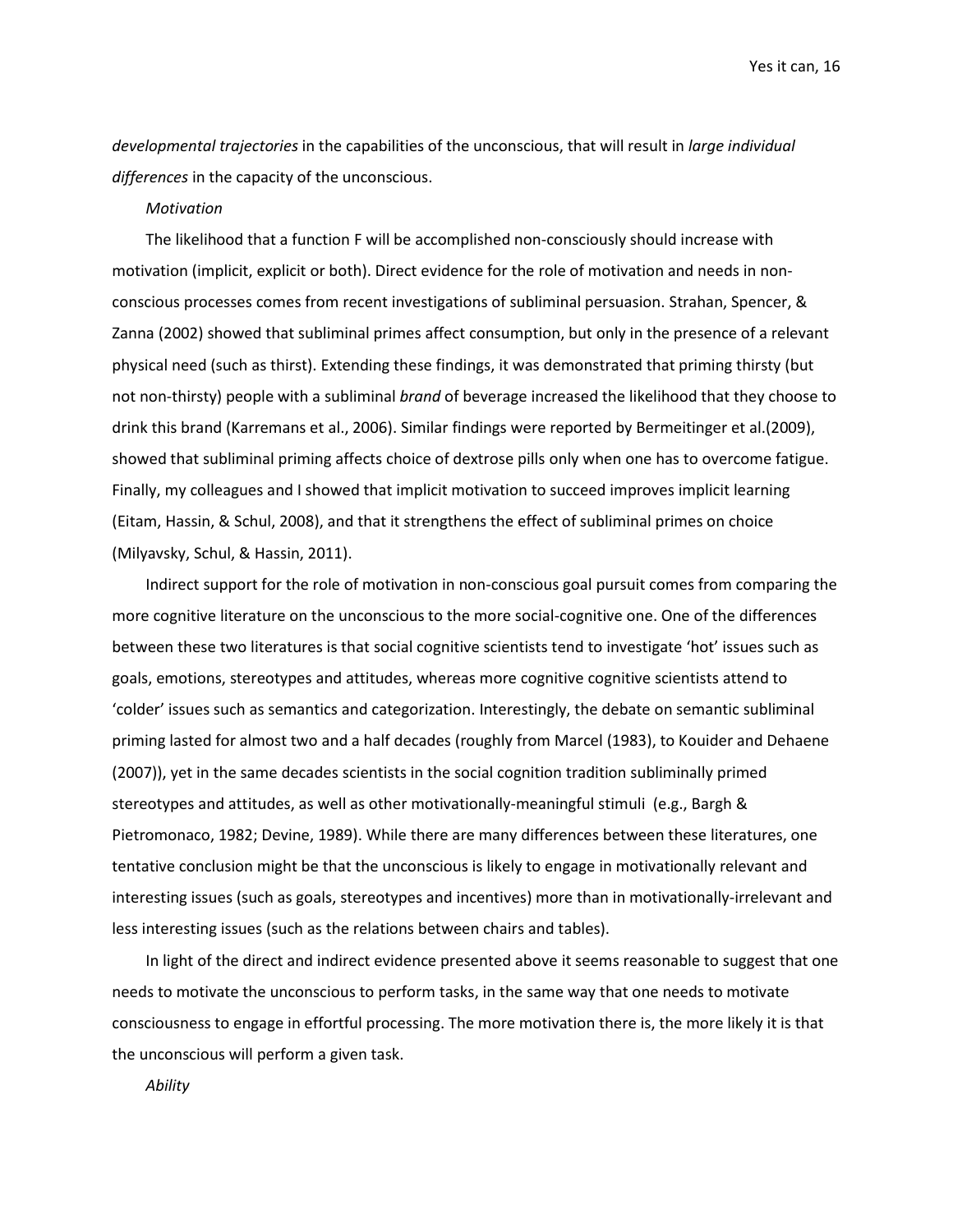Working memory capacity and related constructs such as executive functions are important determinants of high-level, mostly conscious, cognition [\(Conway et al., 2005;](#page-23-10) [Redick, Heitz, & Engle,](#page-28-11)  [2007;](#page-28-11) [Ricks, Turley-Ames, Wiley, McVay, & Kane, 2007\)](#page-28-12). We have recently shown that working memory can also operate outside of conscious awareness [\(Hassin, 2005;](#page-25-2) [Hassin, Bargh, Engell, et al., 2009\)](#page-25-3), and we and others have shown that executive functions are intertwined with non-conscious processes [\(see](#page-25-13)  [Function 3 above; see also Hassin, Bargh, & Zimerman, 2009\)](#page-25-13). It seems reasonable, then, to expect that implicit working memory capacity and executive functions play a significant role in determining the abilities of the unconscious, in the same way that explicit working memory and executive functions are important determinants of conscious processes. The more capacity one has, the more likely it is that her unconscious will be able to perform a given high level cognitive process. Since conscious and unconscious processes usually interact in producing cognition, it is likely that implicit and explicit capacity play a causal role both in conscious and unconscious processes.

Lastly, are these enabling conditions dangerous, in the sense that every failure to demonstrate F non-consciously can be explained away as a failure of meeting these conditions? I believe that the answer should be negative. Take, for example, the subliminal priming literature. We are willing to accept that a process is subliminal when researchers thoroughly look for indications of awareness, and fail to find them. The same should be true here. We should be willing to accept failures of non-conscious processes when we are convinced that the researchers had made serious attempts to allow for nonconscious processing to happen.

## A Walk through a Garden of Objections

Upon reading this article many are likely to object by coming up with their own examples to functions that cannot occur non-consciously. I know, because I have encountered many of these objections during talks and conversations. In order to see the potential benefits of YIC and the functional approach, let us walk through an example that is based on a series of conversations I had with a senior cognitive scientist, NP. NP thought that one of the functions that the unconscious cannot perform is arithmetic. Fortunately, this is a tractable question given modern technology: One can run a study in which instances of *Z – Y =* are primed subliminally (e.g., 9-6=), and examine whether the result of the equation is activated. We actually ran an experiment of this sort, and it worked: The solution of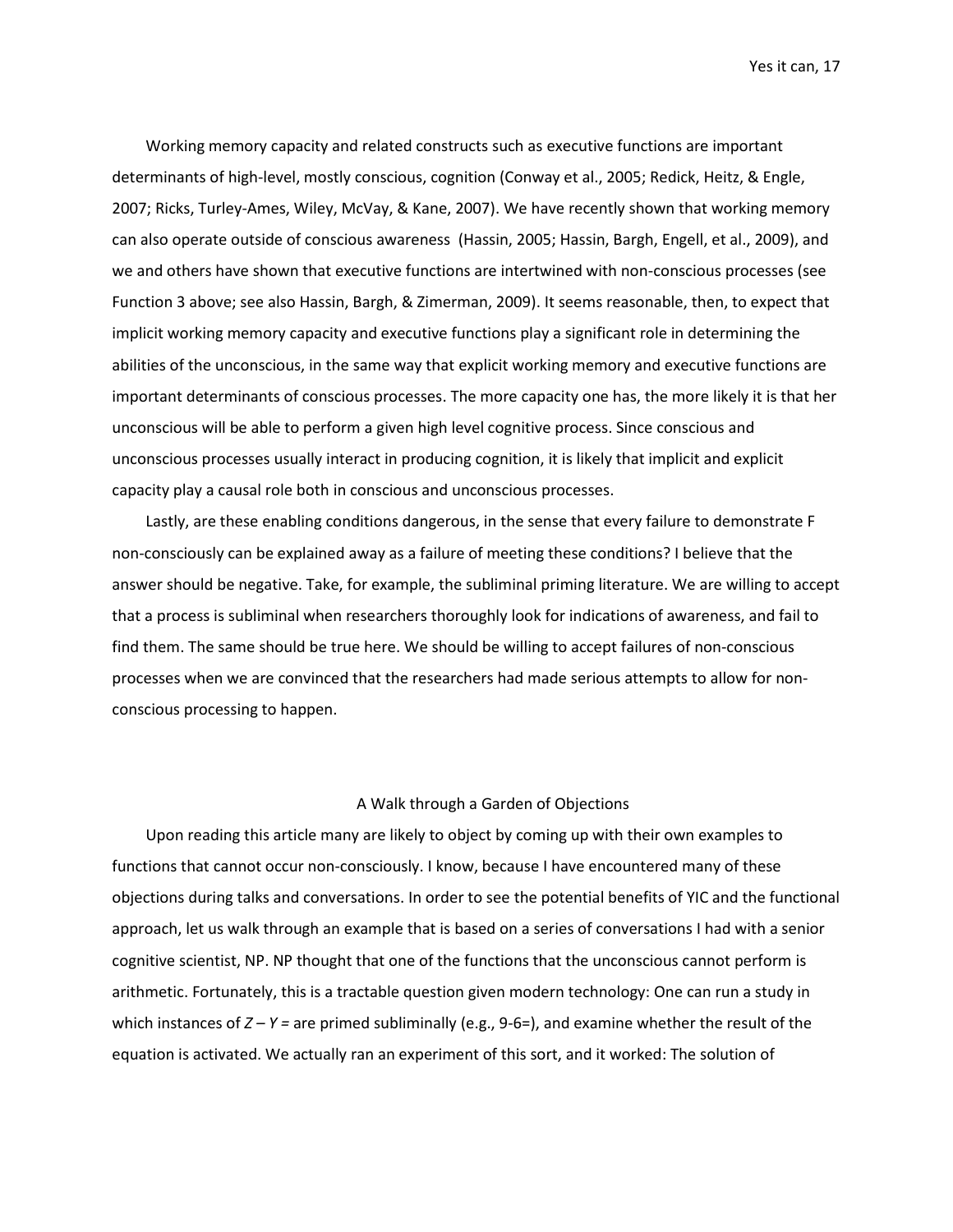equations, that were not presented to subjects, were primed by the subliminal equations (Sklar & Hassin,2011).

Was NP convinced? Not really. "Oh, well," he said, "these kinds of equations are automatized in second grade. But how about equations with three numbers? Can you run a study in which you examine whether *X-Y-Z* can be solved unconsciously?" "Well," I replied, "we actually ran a study of this sort, and it worked too."

Was NP persuaded? The answer is mixed. He seemed to be slightly impressed, but still not entirely convinced. "How about 17 x 24?" – he asked next. Well, we didn't run this study (yet). Most people find it difficult to compute the answer, and following the principles identified above, we would need to motivate the unconscious to solve these equations. This is hardly surprising, because without incentives people do not tend to find answers to these kinds of questions even when the numbers appear explicitly on their desktop.<sup>7</sup> Another way of examining his question, following the third principle suggested above, is to examine mathematicians, who find math inherently interesting and challenging. It is more likely that they will solve these kinds of equations unconsciously.

Note, that NP wanted to see evidence for non-conscious arithmetic. Then, he wanted to see evidence from arithmetic that was not overlearnt. And then, he wanted to see arithmetic that is *really difficult*. From the functional perspective adopted here, *really difficult* arithmetic is not different from *easy* arithmetic (given the same operations). Hence, the second experiment described above should allow us to conclude that the unconscious can do arithmetic. If the unconscious then fails (say) to solve *really difficult subtraction* then YIC and the functional approach send us to a different route, one of examining *difficulty*, not *arithmetic* per se.

There are a few lessons we can learn from my exchange with NP. First, that persuading people that the unconscious is not more functionally debilitated than consciousness (as far as high level cognition goes) is not an easy task. Second, that YIC and the functional stance give us tools to make predictions and shape experiments.

#### On Consciousness

l

 $^7$  Have you consciously found a solution by now? Why haven't you? The question, you may think to yourself, is why should you bother. This is the same kind of question your unconscious may ask itself, and it may give itself the same kind of answer.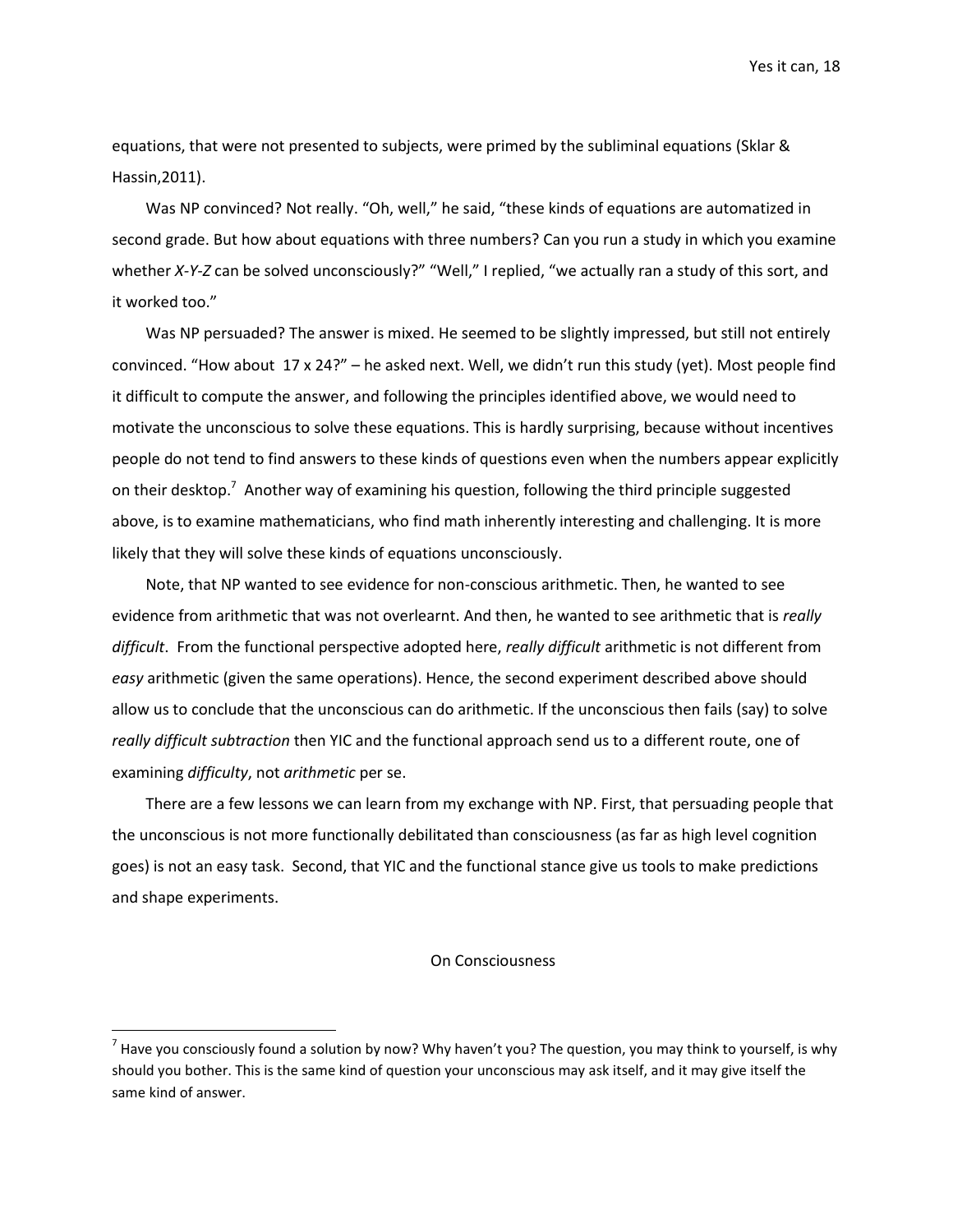In Marr's terminology YIC suggests that *computationally* conscious and unconscious processes are similar (for fundamental functions). This does not mean, however, that there are no differences in the *algorithmic and implementational levels*. In other words, YIC is compatible with the idea that unconscious functions may sometimes be carried out in different ways, using different representations, and via different brain networks. This idea is in no way new (e.g., [Dehaene, Changeux, Naccache, Sackur,](#page-23-11)  [& Sergent, 2006;](#page-23-11) [Norman & Shallice, 1986;](#page-27-2) [Reber, 1992;](#page-28-0) [Tulving & Schacter, 1990; for a review see](#page-29-14)  [Holyoak & Spellman, 1993\)](#page-29-14). Historically, these differences were associated with the separate functions of conscious vs. unconscious processes (but see Rozin, 1976). The novelty here is the postulation that *the same functions* can be carried out consciously and non-consciously, and that their cognitive and brain implementations may sometimes differ. This postulation should not be taken to imply that there are two different and distinct mind/brain systems – one conscious the other is not – that perform cognitive functions independently of each other (see also footnote 1). This multitude of minds/brains seems unlikely given what we know about evolutionary pressures. Conscious awareness, rather, is seen here as a contingent property of fundamental functions.

## *On Zombies and Humans*

Consciousness is a sensitive issue. We are all very attached to our private consciousness, and we (want to) believe that it plays an important causal role in our lives. YIC, or the postulation that consciousness is not necessary for F, for all Fs that are fundamental functions, does not necessarily mean that this belief is false, or that consciousness is an epiphenomenon. In the language of philosophers of mind, YIC does not mean that we can't tell a zombie from its conscious identical twin. In the following paragraph I describe two possible types of differences between these siblings (obviously, the list is much longer).

First, because conscious and unconscious functions may play out differently, they are likely to be differences between the conscious and unconscious pursuit of the same function. Consider, for example, a participant who sees feedback on the monitor, informing her that, based on her performance on previous tasks, the experimenter believes that she is the modern equivalent of Einstein. It seems reasonable to expect that this student will feel, think and behave (very) differently from a participant who sees the same feedback subliminally. So even if one assumes, for the sake of the argument, that humans can non-consciously read and process feedback, whether or not these processes are accompanied by conscious awareness is likely to lead to differences.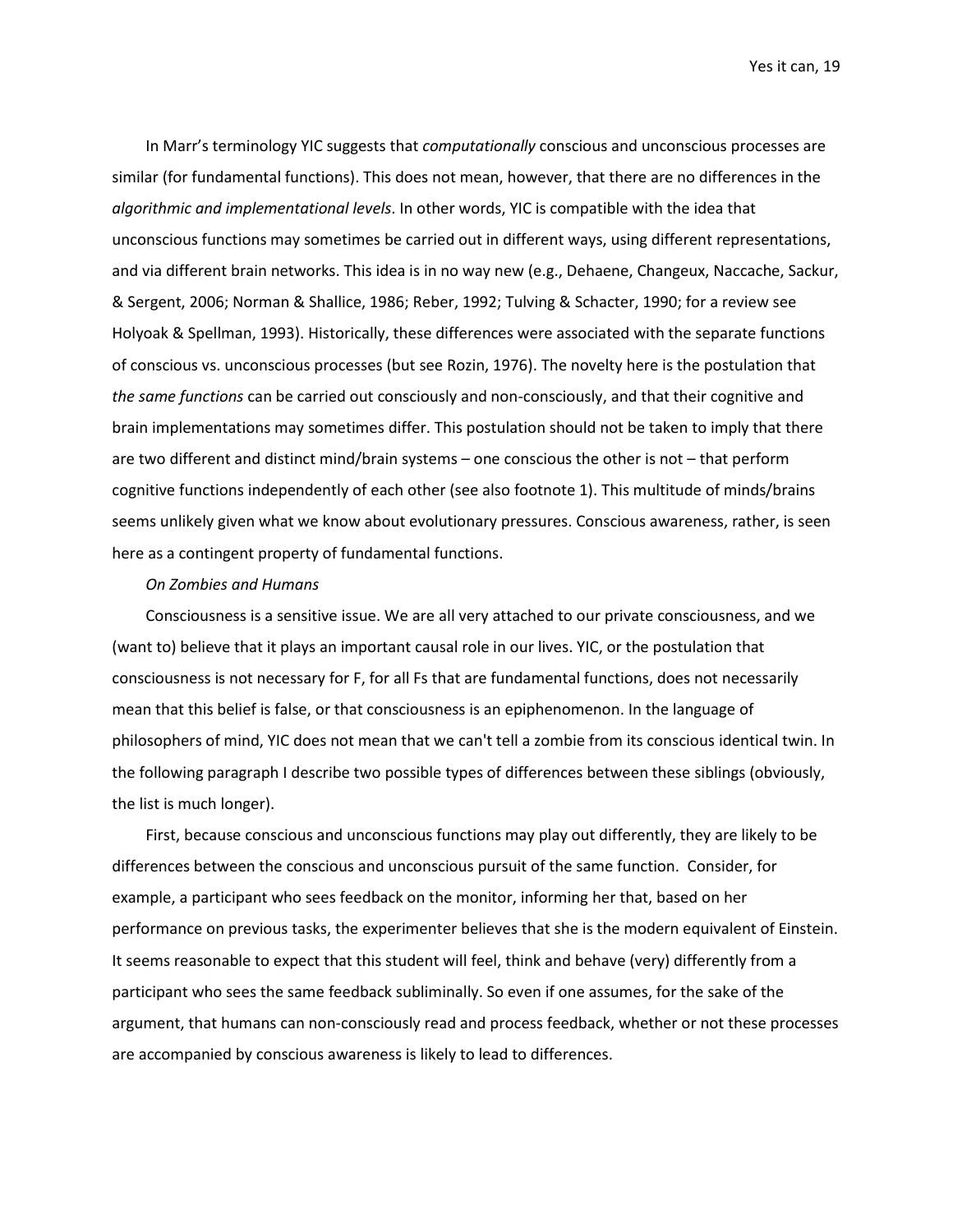Second, in a section above (*And… When Can It*) I listed factors that increase the likelihood that a non-conscious process would kick in. I see no reason to assume that the enabling conditions for conscious Fs would be identical to those of non-conscious Fs. In other words, while under some conditions both the Zombie and her sister will carry out F (unconsciously and consciously, respectively), under other conditions the conscious twin may carry out functions that the Zombie would not, or even carry F both consciously and unconsciously. These differences are likely to affect the outcomes.

#### *To be (a Zombie) or not to be?*

Given the hypothesized differences in how conscious and unconscious processes play out, and in their enabling conditions, it seems unlikely that they would be equally good for every function F. Existing research provides initial support for this idea. In the area of learning, for example, it has been shown that unconscious processes have an advantage when one learns complicated rules [\(Berry & Broadbent,](#page-23-12)  [1988;](#page-23-12) [Halford, Baker, McCredden, & Bain, 2005\)](#page-24-14). Processes that are accompanied by consciousness, on the other hand, do better at following task-switch cues [\(van Gaal, Ridderinkhof, et al., 2010\)](#page-29-5), and there are also interesting differences in incentive processing [\(Bijleveld, Custers, & Aarts, 2012\)](#page-23-13)**.** 

In general, I think, the *Who Wins* question is likely to receive qualified answers: Under certain circumstances and constraints Conscious F is better than Unconscious F, and in other circumstances it may be the other way around. Consider monitoring of mental contents, a function that is known to occur both consciously [\(Morewedge & Kahneman, 2010\)](#page-27-3) and unconsciously [\(Wegner, 1994\)](#page-29-15). Capacity considerations – how many resources does a task requires vs. how many are available – are likely to render one sort of monitoring more efficient than another. How, why, and in what ways do conscious and unconscious processes that implement the same functions differ, is an exciting empirical question that awaits further data.

# Coda

I would like to end this paper by noting that the structure of the modern discussion on the unconscious and the functions of consciousness is such that scientists who wish to argue that a function F can occur without awareness are usually asked, and rightfully so, to provide stringent empirical support. Often, no such support is requested when one argues that F requires consciousness. This unbalanced state of affairs suggests that the default view is that there are many high level cognitive functions that unconscious processes cannot perform (e.g., Loftus & Klinger, 1992). As research has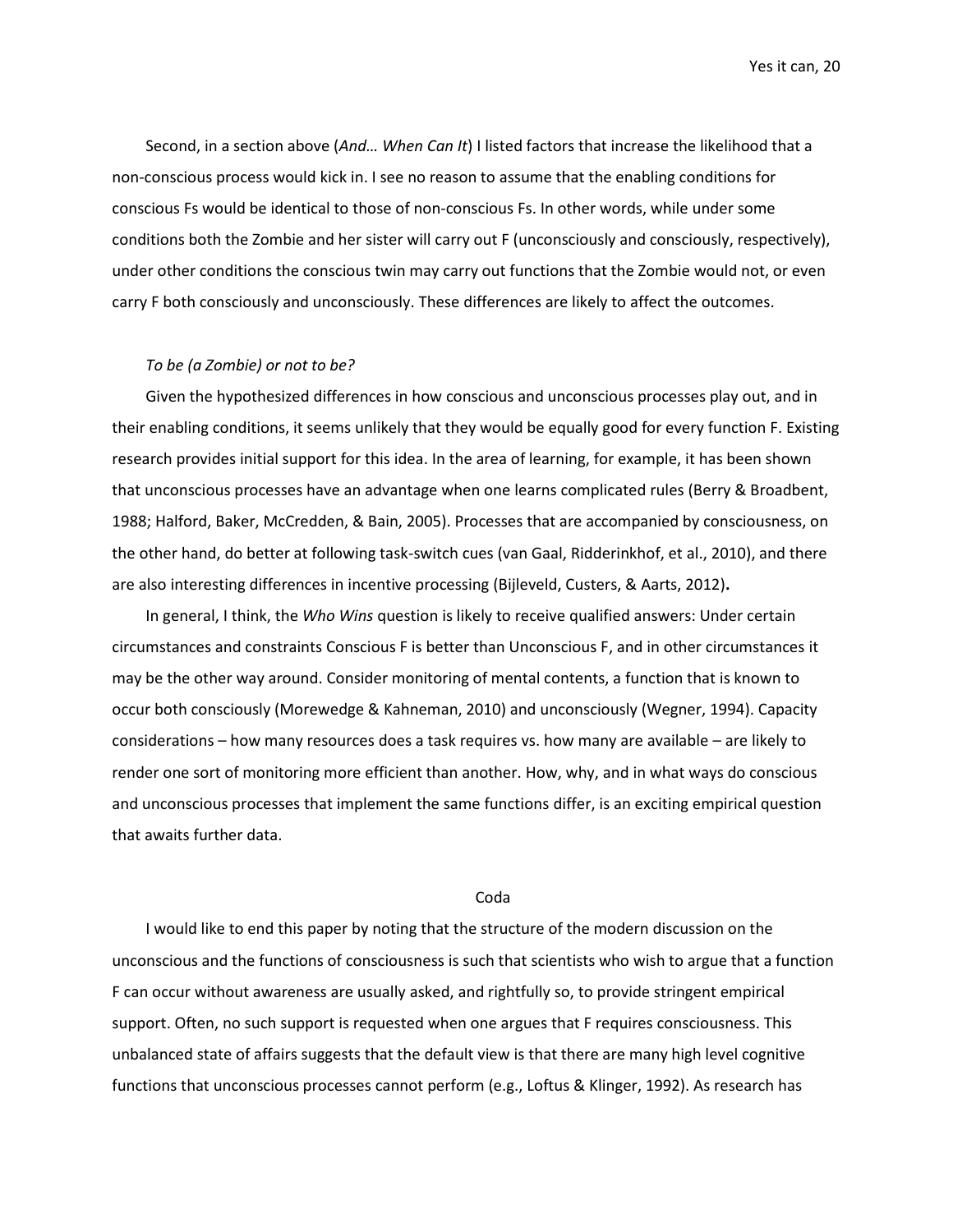repeatedly shown (e.g.[, Johnson & Goldstein, 2003;](#page-25-14) [Samuelson & Zeckhauser, 1988\)](#page-28-13), defaults are of utmost importance in decision making. In similar ways, defaults are crucial in the advancement of science. Changing defaults has the potential of releasing constraints from our exploration space and shedding new light on existing data and theories. It is my hope, then, that the current paper will help bring about a change in the default mode of thinking about the abilities of the unconscious.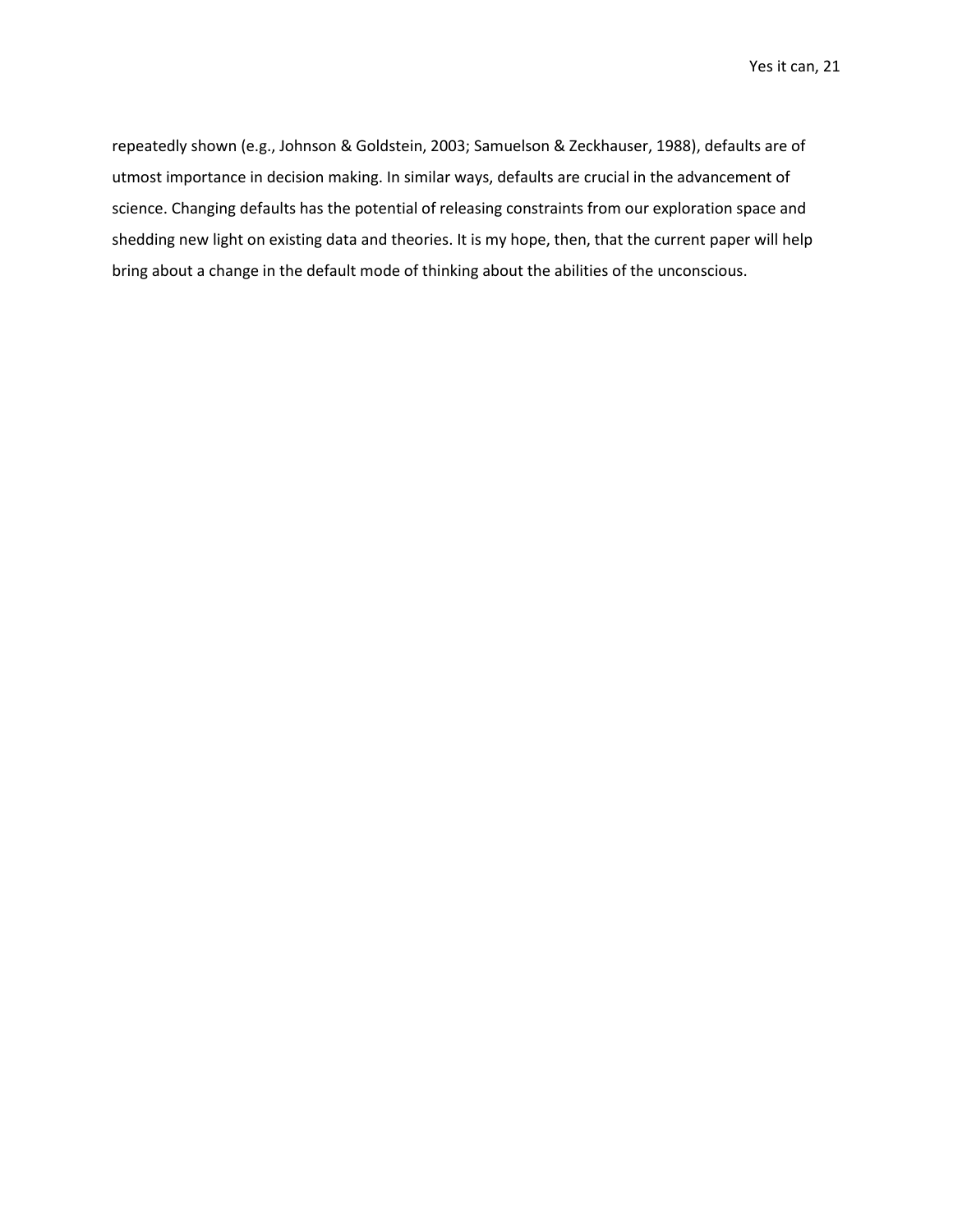# Author's Note:

I would like to thank Maya Bar Hillel, Ron Dotch, Melissa Ferguson, Danny Kahneman, Tory Higgins, Hakwan Lau, Anat Maril, Yaacov Schul, Daphna Shohamy, Alex Todorov and Ann Triesman for discussions of various versions of this paper and of arguments I make in it. Barbara Spellman, two anonymous reviewers and one that was not anonymous, Tony Greenwald, gave important feedback that improved the paper considerably. I'd like to thank the Russell Sage foundation for a fantastic sabbatical year that allowed me to write this paper, and my lab group, for their continuous support, advice and inspiration.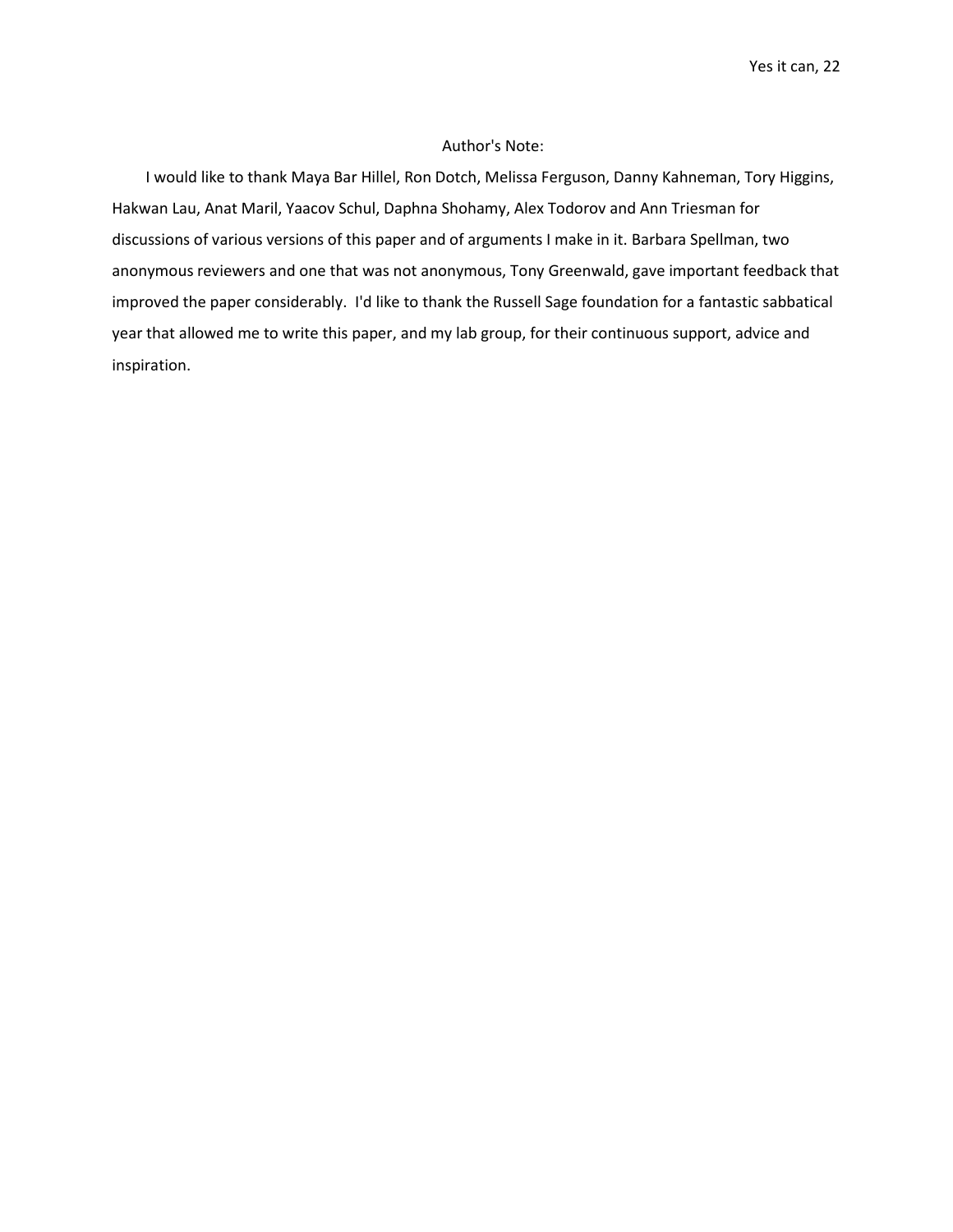#### *References*

- <span id="page-22-10"></span>Aarts, H. (2007). Unconscious authorship ascription: The effects of success and effect-specific information priming on experienced authorship. *Journal of experimental social psychology, 43*, 119- 126.
- <span id="page-22-8"></span>Aarts, H., Gollwitzer, P., & Hassin, R. R. (2004). Goal Contagion: Perceiving is for pursuing. *Journal of Personality and Social Psychology, 87*(1), 23-37.
- <span id="page-22-12"></span>Ackerman, J. M., Nocera, C. C., & Bargh, J. A. (2010). Incidental haptic sensations influence social judgments. *Science, 328*, 1712-1715.
- <span id="page-22-5"></span>Ajzen, I. (1991). The theory of planned behavior. *Organizational Behavior and Human Decision Processes, 50*(2), 179-211.
- <span id="page-22-11"></span>Ariely, D. (2008). *Predictably irrational : the hidden forces that shape our decisions*. New York, NY: Harper.
- <span id="page-22-9"></span>Baars, B. J. (1997). *In the theater of consciousness: The workspace of the mind*. London: Oxford University Press.
- <span id="page-22-2"></span>Baars, B. J., & Franklin, S. (2003). How conscious experience and working memory interact. *Trends in cognitive science, 7*(4), 166-172.
- <span id="page-22-3"></span>Baddeley, A. D. (2000). The episodic buffer: a new component of working memory? *Trends in Congnitive Sciences, 4*(11), 417-423.
- <span id="page-22-0"></span>Baddeley, A. D. (2007). *Working memory, Thought, and Action*. New York: Oxford University Press.
- <span id="page-22-6"></span>Bandura, A. (1986). *Social foundations of thought and action: A social cognitive theory*. Upper Saddle River, NJ: Prentice-Hall.
- <span id="page-22-13"></span>Bargh, J. A. (1994). The four horsemen of automaticity: Awareness, intention, efficiency, and control in social cognition. In R. J. Wyer & T. K. Srull (Eds.), *Handbook of social cognition* (pp. 1-40). Hillsdale, NJ: Lawrence Erlbaum Associates, Inc.
- <span id="page-22-1"></span>Bargh, J. A. (2007). *Social psychology and the unconscious: The automaticity of higher mental processes*. Philadelphia: Psychology Press.
- <span id="page-22-4"></span>Bargh, J. A. (Ed.). (2007). *Social psychology and the unconscious: The automaticity of higher mental processes*. New York: Psychology Press.
- <span id="page-22-7"></span>Bargh, J. A., Gollwitzer, P., Lee-Chai, A., Barndollar, K., & Troetschel, R. (2001). The automated will: Nonconscious activation and pursuit of behavioral goals. *Journal of Personality and Social Psychology, 81*(6), 1014-1027.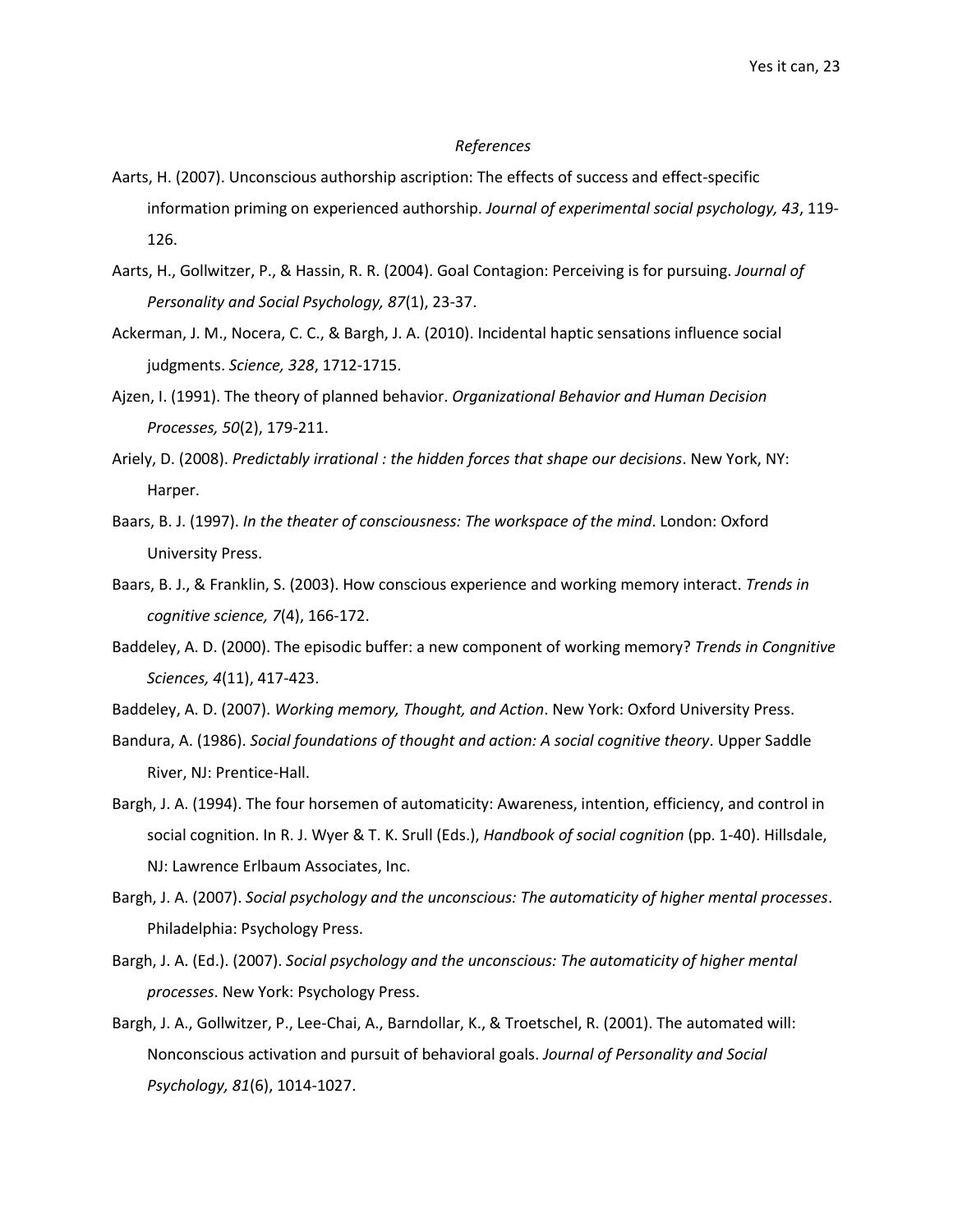- <span id="page-23-0"></span>Bargh, J. A., & Morsella, E. (2008). The unconscious mind. . *Perspectives on Psychological Science, 3*, 73- 79.
- <span id="page-23-9"></span>Bargh, J. A., & Pietromonaco, P. (1982). Automatic information processing and social perception: The influence of trait information presented outside of conscious awareness on impression formation. *Journal of Personality and Social Psychology, 43*(3), 437-449.
- <span id="page-23-7"></span>Bechara, A., Damasio, H., Tranel, D., & Damasio, A. R. (1997). Deciding Advantageously Before Knowing the Advantageous Strategy. *Science, 275*(5304), 1293-1295.
- <span id="page-23-8"></span>Bermeitinger, C., Goelz, R., Johr, N., Neumann, M., Ecker, U. K. H., & Doerr, R. (2009). The hidden persuaders break into the tired brain. *Journal of experimental social psychology, 45*(2), 320-326.
- <span id="page-23-12"></span>Berry, D. C., & Broadbent, D. E. (1988). Interactive tasks and the implicit-explicit distinction. *British Journal of Psychology, 79*, 251-272.
- <span id="page-23-2"></span>Bijleveld, E., Custers, R., & Aarts, H. (2010). Unconscious reward cues increase invested effort, but do not change speed-accuracy tradeoffs. *Cognition, 115*, 330.
- <span id="page-23-13"></span>Bijleveld, E., Custers, R., & Aarts, H. (2012). Adaptive Reward Pursuit: How Effort Requirements Affect Unconscious Reward Responses and Conscious Reward Decisions. *Journal of experimental psychology. General, in press*.
- <span id="page-23-5"></span>Brewer, M. B., & Kramer, R. M. (1986). Cohice behavior in social dilemmas: Effects of social identity, group size, and decision framing. *Journal of Personality and Social Psychology, 50*, 543-549.
- <span id="page-23-6"></span>Carter, T. J., Ferguson, M. J., & Hassin, R. R. (in press). A Single Exposure to the American Flag Shifts Support Toward Republicanism up to 8 Months Later *Psychological Science, in press*.
- <span id="page-23-10"></span>Conway, A. R. A., Kane, M. J., Bunting, M. F., Hambrik, D. Z., Wilhelm, O., & Engle, R. W. (2005). Working memory span tasks: A methodological review and user's guide. *Psychonomic Bulletin and Review, 12*, 769-786.
- <span id="page-23-4"></span>Custers, R., & Aarts, H. (2010). The unconscious will: How the pursuit of goals operate outside of conscious awareness. *Science, 329*, 47-50.
- <span id="page-23-1"></span>De Gelder, B., de Haan, E. H. F., & Heywood, C. A. (2001). *Out of mind: Varieties of unconscious processes*. London: Oxford University Press.
- <span id="page-23-3"></span>Deci, E. L., & Ryan, R. M. (1985). The general causality orientations scale: Self-determination in personality. *Journal of Research in Personality, 19*(2), 109-134.
- <span id="page-23-11"></span>Dehaene, S., Changeux, J. P., Naccache, L., Sackur, J., & Sergent, C. (2006). Conscious, preconscious, and subliminal processing: A testable taxonomy. *Trends in Cognitive Science, 10*(5), 203-211.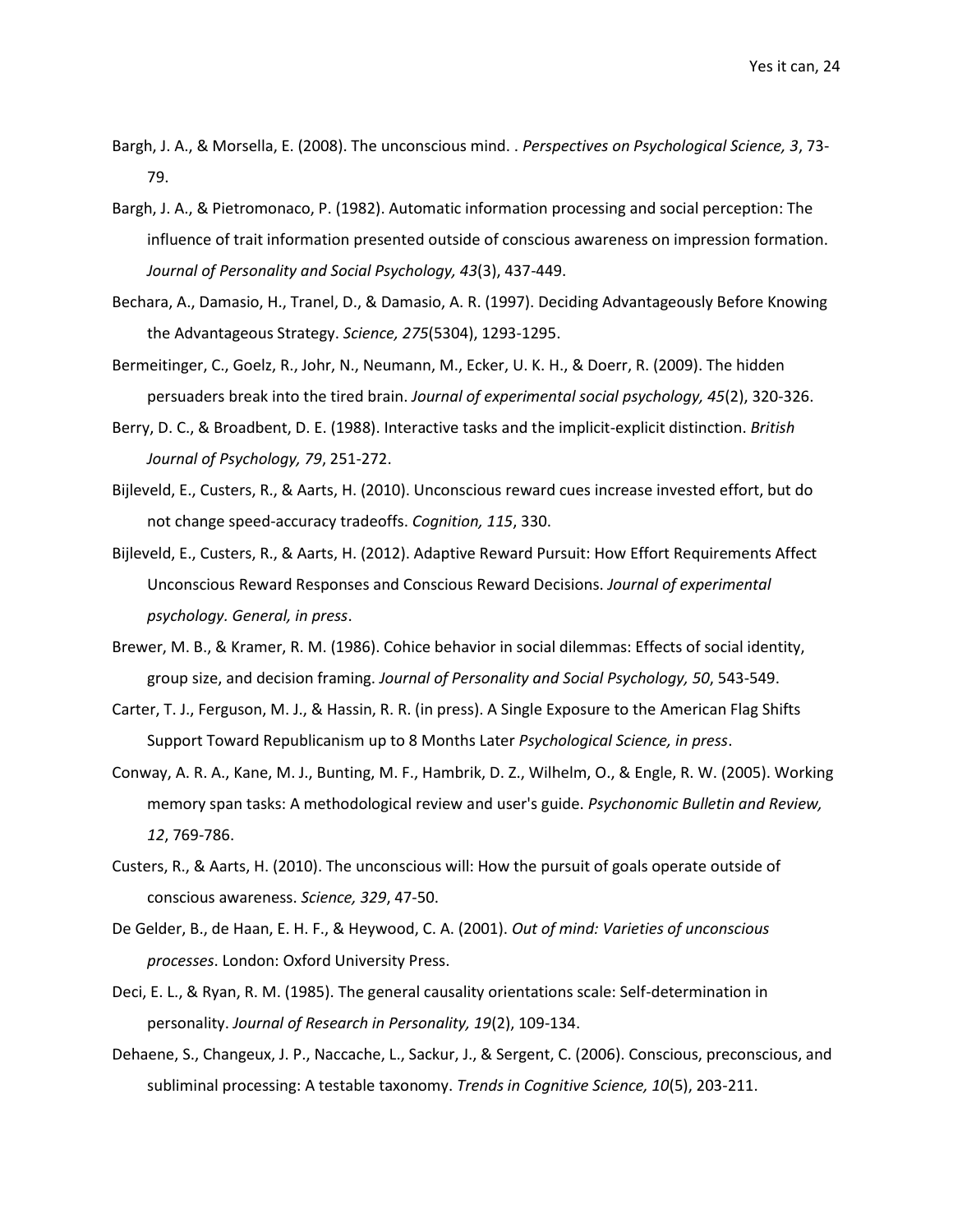- <span id="page-24-6"></span>Dehaene, S., & Naccache, L. (2001). Towards a cognitive neuroscience of consciousness: basic evidence and a workspace framework. *Cognition, 79*(1-37).
- <span id="page-24-0"></span>Dennett, D. C. (1995). *Darwin's Dangerous Idea: Evolution and the meaning of life*. New York: Simon and Schuster.
- <span id="page-24-13"></span>Devine, P. G. (1989). Stereotypes and prejudice: Their automatic and controlled components. *Journal of Personality and Social Psychology, 56*(1), 5-18.
- <span id="page-24-2"></span>Dienes, Z., & Seth, A. (2010). Gambling on the unconscious: A comparison of wagering and confidence ratings as measures of awareness in an artificial grammar task. *Consciousness and Cognition, 19*(2), 674-681.
- <span id="page-24-3"></span>Dijksterhuis, A., & Aarts, H. (2010). Goals, attention, and (un)consciousness. *Annual Review of Psychology, 61*, 467-490.
- <span id="page-24-9"></span>Dijksterhuis, A., Bos, M. W., Nordgren, L. F., & van Baaren, R. B. (2006). On Making the Right Choice: The Deliberation-Without-Attention Effect. *Science, 311*(5763), 1005-1007.
- <span id="page-24-8"></span>Dijksterhuis, A., Preston, J., Wegner, D. M., & Aarts, H. (2008). Effects of subliminal priming of self and god on self-attribution of authorship for events. *Journal of experimental social psychology, 44*, 2-9.
- <span id="page-24-12"></span>Eitam, B., Hassin, R. R., & Schul, Y. (2008). Nonconscious goal pursuit in novel environments: The case of implicit learning. *Psychological Science, 19*, 261-267.
- <span id="page-24-5"></span>Fehr, E., & Fischbacher, U. (2003). The nature of human altruism. *Nature, 425*, 785-791.
- <span id="page-24-4"></span>Fishbach, A., & Ferguson, M. J. (2007). The goal construct in social psychology. In A. Kruglanski & E. T. Higgins (Eds.), *Social psychology: Handbook of basic principles*. New York: Guilford Press.
- <span id="page-24-10"></span>Fishbach, A., Friedman, R. S., & Kruglanski, A. W. (2003). Leading Us Not Unto Temptation: Momentary Allurements Elicit Overriding Goal Activation. *Journal of Personality and Social Psychology, 84*(2), 296 - 309.
- <span id="page-24-1"></span>Gawronski, B., & Payne, B. K. (2010). *Handbook of Implicit Social Cognition: Measurement, Theory, and Applications* New York: Guilford Press.
- <span id="page-24-11"></span>Gollwitzer, P. M. (1999). Implementation intentions: Strong effects of simple plans. *American Psychologist, 54*, 493-503.
- <span id="page-24-7"></span>Greenwald, A. G. (1992). New Look 2: Unconscious cognition reclaimed. *American Psychologist, 47*, 766- 779.
- <span id="page-24-14"></span>Halford, G. S., Baker, R., McCredden, J. E., & Bain, J. D. (2005). How many variables can humans process? *Psychological science, 16*, 70-76.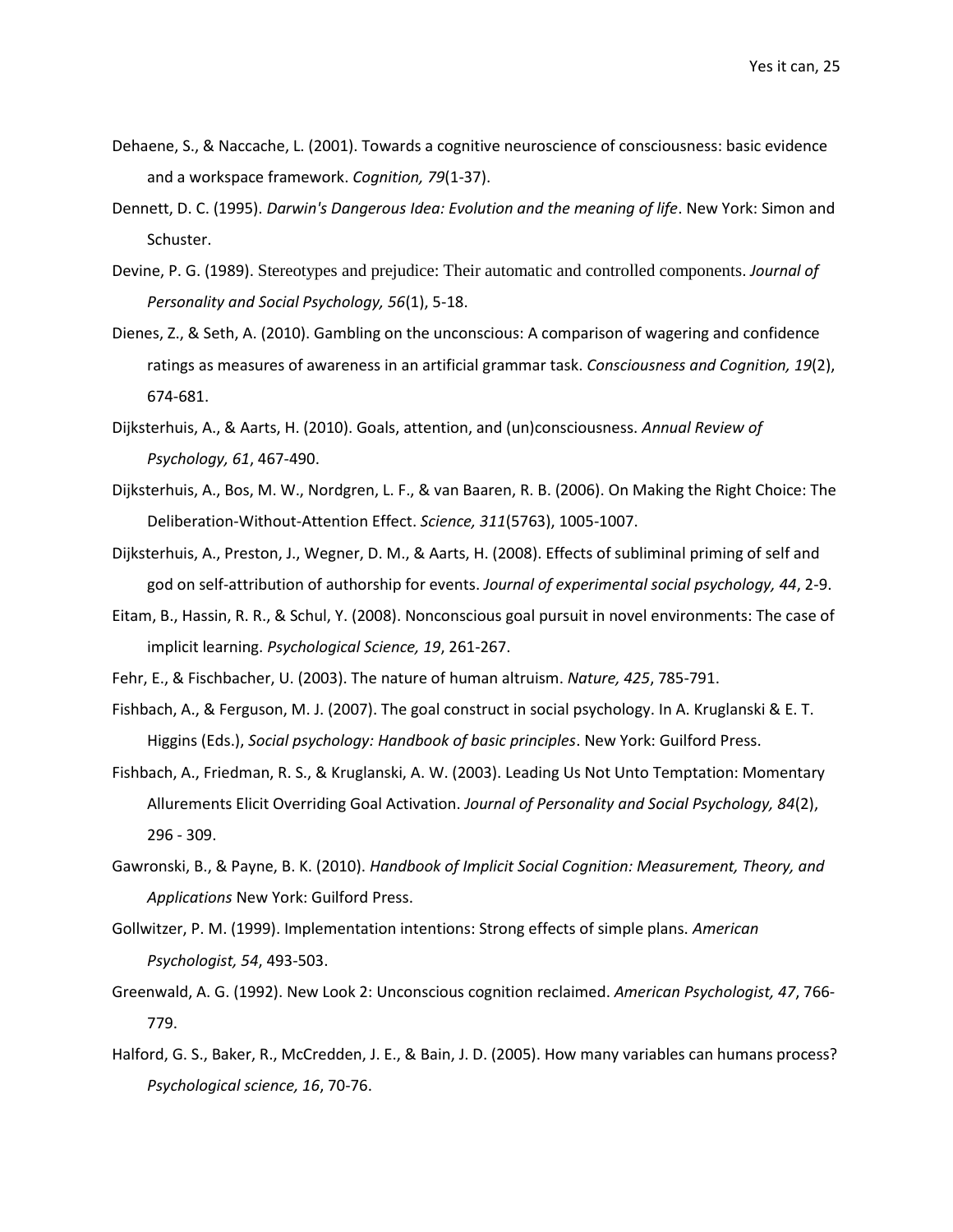- <span id="page-25-2"></span>Hassin, R. R. (2005). Non-conscious control and implicit working memory. In R. R. Hassin, J. S. Uleman & J. A. Bargh (Eds.), *The New Unconscious* (pp. 196-225). New York: Oxford university press.
- <span id="page-25-10"></span>Hassin, R. R., Aarts, H., Eitam, B., Custers, R., & Kleiman, T. (2009). Non-Conscious Goal Pursuit and the Effortful Control of Behavior. In E. Morsella, P. M. Gollwitzer & J. A. Bargh (Eds.), *Oxford Handbook of Human Action* (pp. 549-586). New York: Oxford University Press.
- <span id="page-25-7"></span>Hassin, R. R., Aarts, H., & Ferguson, M. J. (2005). Automatic goal inferences. *Journal of Experimental Social Psychology, 41*, 129-140.
- <span id="page-25-3"></span>Hassin, R. R., Bargh, J. A., Engell, A., & McCulluch, K. C. (2009). Implicit Working Memory. *Consciosness and Cognition, 18*(665-678).
- <span id="page-25-8"></span>Hassin, R. R., Bargh, J. A., & Uleman, J. S. (2002). Spontaneous causal inferences. *Journal of Experimental Social Psychology, 38*, 515-522.
- <span id="page-25-13"></span>Hassin, R. R., Bargh, J. A., & Zimerman, S. (2009). Automatic and flexible: The case of non-conscious goal pursuit. *Social Cognition, 27*(1), 20-36.
- <span id="page-25-5"></span>Hassin, R. R., Ferguson, M. J., Kardosh, R., Porter, S. C., Carter, T. J., & Dudareva, V. (2009). Précis of Implicit Nationalism. *Annals of the New York Academy of Sciences, 1167*(1), 135-145.
- <span id="page-25-6"></span>Hassin, R. R., Ferguson, M. J., Shidlovsky, D., & Friedenberg, T. (2007). Subliminal exposure to national flags affects political thought and behavior. *Proceedings of the national academy of science of the United States of America, 104*, 19757-19761.
- <span id="page-25-1"></span>Hassin, R. R., Uleman, J. S., & Bargh, J. A. (Eds.). (2005). *The New Unconscious*. New York: Oxford university press.
- <span id="page-25-11"></span>Jiang, Y., Costello, P., Fang, F., Huang, M., & He, S. (2006). A gender- and sexual orientation-dependent spatial attentional effect of invisible images. *Proceedings of the National Academy of Sciences, 103*(45), 17048-17052.
- <span id="page-25-14"></span>Johnson, E. J., & Goldstein, D. G. (2003). Do Defaults Save Lives? *Science, 302*, 1338-1339.
- <span id="page-25-0"></span>Kahneman, D. (1973). *Attention and Effort*. Englewoods Cliff, NJ: Prentice-Hall.
- <span id="page-25-9"></span>Kahneman, D. (2011). *Thinking, Fast and Slow*. London, England: Penguin Books.
- <span id="page-25-12"></span>Kahneman, D., & Treisman, A. (1984). Changing views of attention and automaticity. In R. Parasuraman & D. Davies (Eds.), *Varieties of attention* (pp. 29-61). New York: Academic Press.
- <span id="page-25-4"></span>Karremans, J. C., Stroebe, W., & Claus, J. (2006). Beyond Vicary's fantasies: The impact of subliminal priming and brand choice. *Journal of experimental social psychology, 42*(6), 792-798.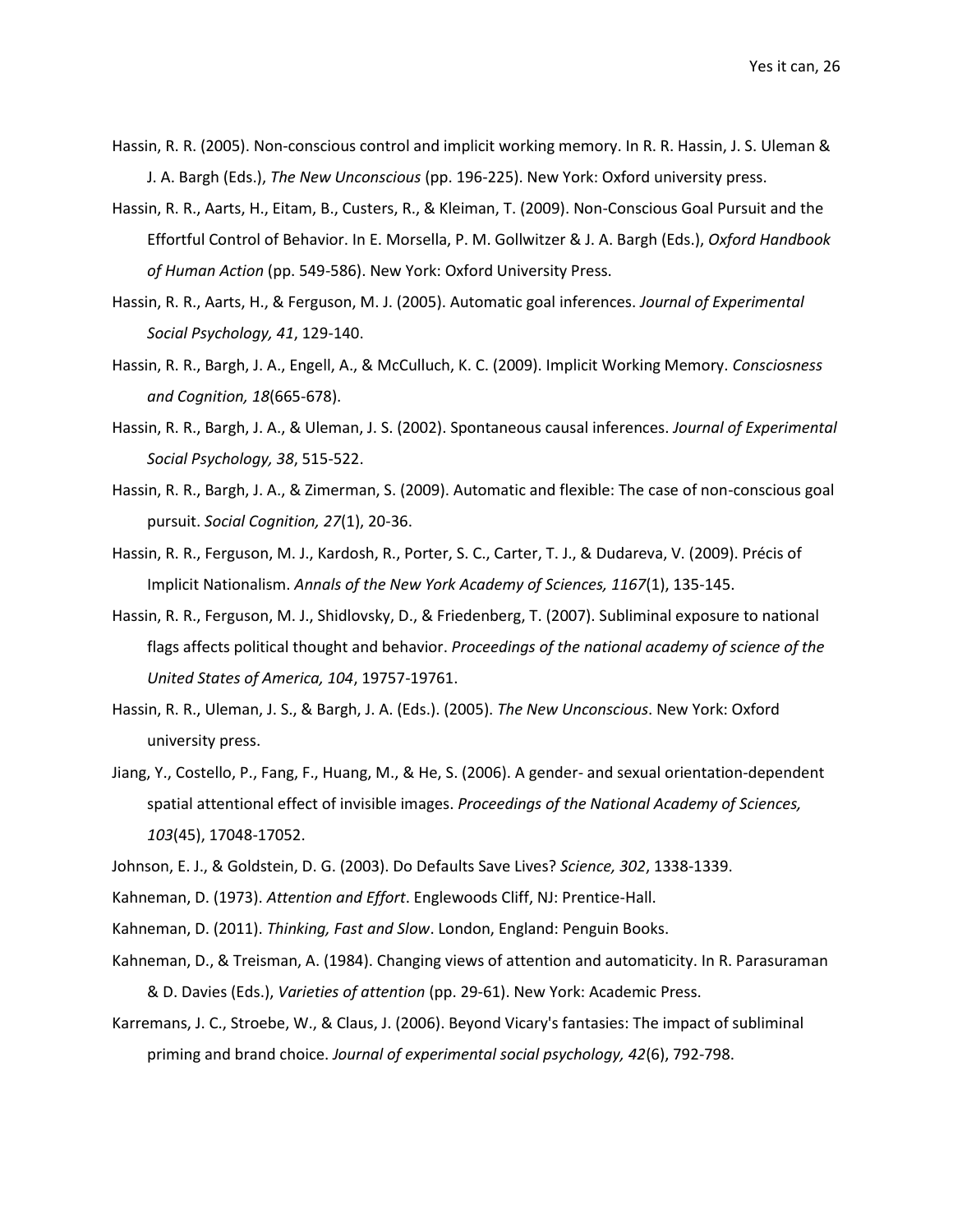- <span id="page-26-0"></span>Keren, G., & Schul, Y. (2009). Two is not always better than one: A critical evaluation of two-system theories. *Perspectives on Psychological Science, 4*, 533-550.
- <span id="page-26-3"></span>Kintsch, W., Healy, A., Hegarety, M., Pennington, B., & Salthouse, T. (1999). Eight questions and some general issues. In A. Miyake & P. Shah (Eds.), *Models of working memory: Mechanisms of active maintenance and executive control* (pp. 412 -441). New York, NY: Cambridge University Press.
- <span id="page-26-9"></span>Kleiman, T., & Hassin, R. R. (2011). Nonconscious goal conflict. *Journal of experimental social psychology, 47*, 521-532.
- <span id="page-26-1"></span>Kouider, S., & Dehaene, S. (2007). Levels of processing during non-conscious perception: a critical review of visual masking. *Philosophical Transactions of the Royal Society B Biolgical Sciences, 362*, 857-875.
- <span id="page-26-5"></span>Lau, H. C., & Passingham, R. E. (2007). Unconscious Activation of the Cognitive Control System in the Human Prefrontal Cortex. *The Journal of Neuroscience, 27*(21), 5805-5811.
- <span id="page-26-8"></span>Locke, E. A., & Latham, G. P. (1990). *A theory of goal setting & task performance*. Upper Saddle River, NJ: Prentice-Hall, Inc.
- <span id="page-26-12"></span>Maia, T. V., & McClelland, J. L. (2004). A reexamination of the evidence for the somatic marker hypothesis: what participants really know in the Iowa gambling task. *Proceedings of the National Academy of Sciences of the United States of America, 101*, 16075-16080.
- <span id="page-26-6"></span>Maljkovic, V., & Nakayama, K. (1994). Priming of pop-out: I. Role of features. *Memory and Cognition, 22*(6), 657-672.
- <span id="page-26-13"></span>Marcel, A. J. (1983). Conscious and unconscious perception: An approach to the relations between phenomenal experience and perceptual processes. *Cognitive Psychology, 15*(2), 238-300.
- <span id="page-26-2"></span>Marr, D. (1982). *Vision: A Computational Investigation into the Human Representation and Processing of Visual Information*. New York: W H Freeman & Co.
- <span id="page-26-7"></span>McKone, E. (1995). Short Term implicit memory for words and nonwords. *Journal of experimental psychology: Learning, memory and cognition, 21*(5), 1108-1126.
- <span id="page-26-10"></span>McKoon, G., & Ratcliff, R. (1986). Inferences about predictable events. *Journal of Experimental Psychology: Learning, Memory and Cognition, 12*(1), 82-91.
- <span id="page-26-4"></span>Meiran, N. (2010). Task switching: Mechanisms underlying rigid vs. flexible self control. In R. R. Hassin, K. Ochsner & Y. Trope (Eds.), *Self control in society, mind and brain*. New York: Oxford University Press.
- <span id="page-26-11"></span>Metcalfe, J. (1986). Feeling of knowing in memory and problem solving. *Journal of Experimental Psychology: Learning, Memory, and Cognition, 12*(2), 288-294.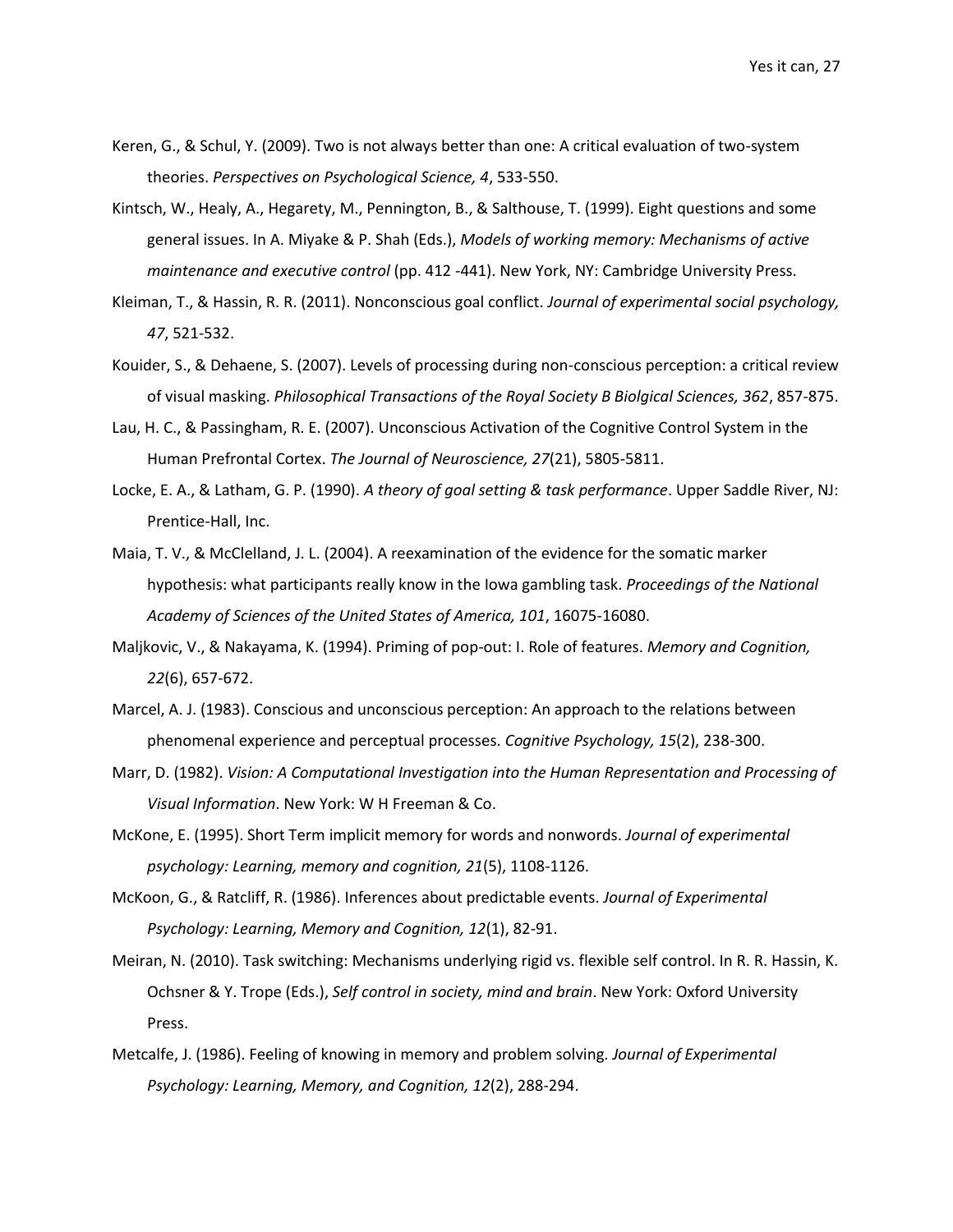- <span id="page-27-7"></span>Metcalfe, J., & Wiebe, D. (1987). Intuition in insight and noninsight problem solving. *Memory and Cognition, 15*, 238-246.
- <span id="page-27-12"></span>Milyavsky, M., Schul, Y., & Hassin, R. R. (2011). Motivation Boosts the Influence of Subliminal Information on Choice. *In Preparation*.
- <span id="page-27-10"></span>Mischel, W., & Ayduk, O. (2004). Willpower in a cognitive-affective processing system: the dynamics of delay gratification. In R. F. Baumeister & K. D. Vohs (Eds.), *Handbook of self regulation: Research, theory, and applications* (pp. 99-129). New York: Guilford Press.
- <span id="page-27-1"></span>Miyake, A., Friedman, N. P., Emerson, M. J., Witzki, A. A., & Howerter, A. (2000). The unity and diversity of executive functions and their contributions to complex "frontal lobe" tasks: A latent variable analysis. *Cognitive Psychology, 41*, 49-100.
- <span id="page-27-6"></span>Monahan, J. L., Murphy, S. T., & Zajonc, R. B. (2000). Subliminal mere exposure: Specific, General, and Diffuse effects. *Psychological Science, 11*, 462-466.
- <span id="page-27-3"></span>Morewedge, C. K., & Kahneman, D. (2010). Associative processes in intuitive judgment. *Trends in Cognitive Sciences 14*, 435–440.
- <span id="page-27-11"></span>Mussweiler, T., & Damisch, L. (2008). Going back to Donald: How comparisons shape judgmental priming effects. *Journal of Personality and Social Psychology, 95*(6), 1295-1315.
- <span id="page-27-4"></span>Nisbett, R. E., & Wilson, T. D. (1977). Telling more than we can know: Verbal reports on mental processes. *Psychological Review, 84*(231-259).
- <span id="page-27-2"></span>Norman, D. A., & Shallice, T. (1986). Attention to action: Willed and automatic control of behavior. In J. R. Davidson, G. E. Schwartz & D. Shapiro (Eds.), *Consciousness and self regulation: advances in research and theory* (Vol. 4, pp. 1-18). New York: Plenum Press.
- <span id="page-27-0"></span>Overgaard, M., Timmermans, B., Sandberg, K., & Cleeremans, A. (2010). Optimizing subjective measures of consciousness. *Consciousness and Cognition, 19*(2), 682-684.
- <span id="page-27-9"></span>Patterson, C. J., & Mischel, W. (1976). Effects of temptation-inhibiting and task-facilitating plans on selfcontrol. *Journal of Personality and Social Psychology, 33*, 209-217.
- <span id="page-27-8"></span>Payne, J. W., Samper, A., Bettman, J. R., & Luce, M. F. (2008). Boundary conditions on unconscious thought in complex decision making. *Psychological Science, 19*, 1118-1123.
- <span id="page-27-5"></span>Pessiglione, M., Schmidt, L., Draganski, B., Kalisch, R., Lau, H., Dolan, R. J., et al. (2007). How the Brain Translates Money into Force: A Neuroimaging Study of Subliminal Motivation. *Science, 316*(5826), 904-906.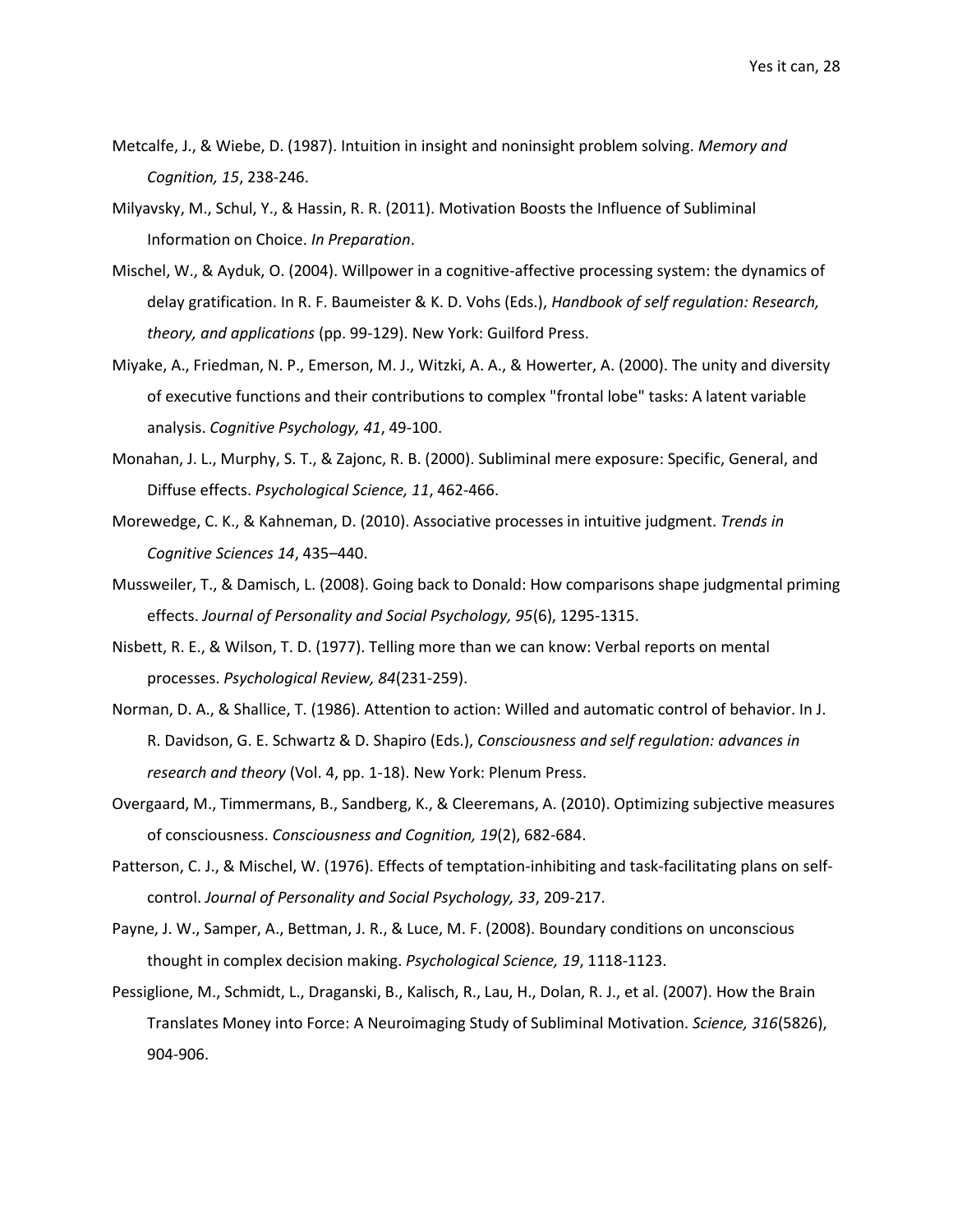- <span id="page-28-8"></span>Proffitt, D. R. (2006). Embodied Perception and the Economy of Action. *Perspectives on Psychological Science, 1*(2), 110-122.
- <span id="page-28-0"></span>Reber, A. S. (1992). The Cognitive Unconscious - an Evolutionary Perspective. *Consciousness and Cognition, 1*(2), 93-133.
- <span id="page-28-3"></span>Reber, A. S. (1993). *Implicit Learning and Tacit Knowledge: An Essay on the Cognitive Unconscious*. London: Oxford University Press.
- <span id="page-28-4"></span>Reder, L. M. (1996). *Implicit Memory and Metacognition*: Lawrence Erlbaum Associates.
- <span id="page-28-5"></span>Reder, L. M., & Schunn, C. D. (1996). Metacognition does not imply awareness: Strategy choice is governed by implicit learning and memory. In L. M. Reder (Ed.), *Implicit Memory and Metacognition*. Mahwan, NJ: Erlbaum.
- <span id="page-28-11"></span>Redick, T. S., Heitz, R. P., & Engle, R. W. (2007). Working memory capacity and inhibition: Cognitive and social consequences. In D. S. Gorfein & C. M. MacLeod (Eds.), *Inhibition in cognition.* (pp. 125): American Psychological Association: Washington.
- <span id="page-28-12"></span>Ricks, T. R., Turley-Ames, K. J., Wiley, J., McVay, J. C., & Kane, M. J. (2007). Effects of working memory capacity on mental set due to domain knowledge
- Conducting the train of thought: Working memory capacity, goal neglect, and mind wandering in an executive-control task. *Memory & Cognition, 35*(6), 1456.
- <span id="page-28-2"></span>Rosch, E., Mervisa, C. B., Gray, W. D., Johnson, D. M., & Boyes-Braem, P. (1976 ). Basic objects in natural categories. *Cognitive Psychology, 8*(3), 382-439
- <span id="page-28-1"></span>Rozin, P. (1976). The evolution of intelligence and access to the cognitive unconscious. *Progress in psychobiology and physiological psychology, 6*, 245-280.
- <span id="page-28-13"></span>Samuelson, W., & Zeckhauser, R. (1988). Status quo bias in decision making. *Journal of Risk and Uncertainty, 1*, 7-59.
- <span id="page-28-7"></span>Schacter, D. L. (1987). Implicit Memory - History and Current Status. *Journal of Experimental Psychology-Learning Memory and Cognition, 13*(3), 501-518.
- <span id="page-28-9"></span>Schneider, W., & Shiffrin, R. M. (1977). Controlled and automatic human information processing: I. Detection, search, and attention. *Psychological Review, 84*(1), 1-66.
- <span id="page-28-6"></span>Siegler, R. S., & Stern, E. (1998). Conscious and unconscious strategy discoveries: A microgenetic analysis. *Journal of Experimental Psychology: General, 127*, 377-397.
- <span id="page-28-10"></span>Spelke, E., Hirst, W., & Neisser, U. (1976). skills of devided attention. *cognition, 4*, 215-230.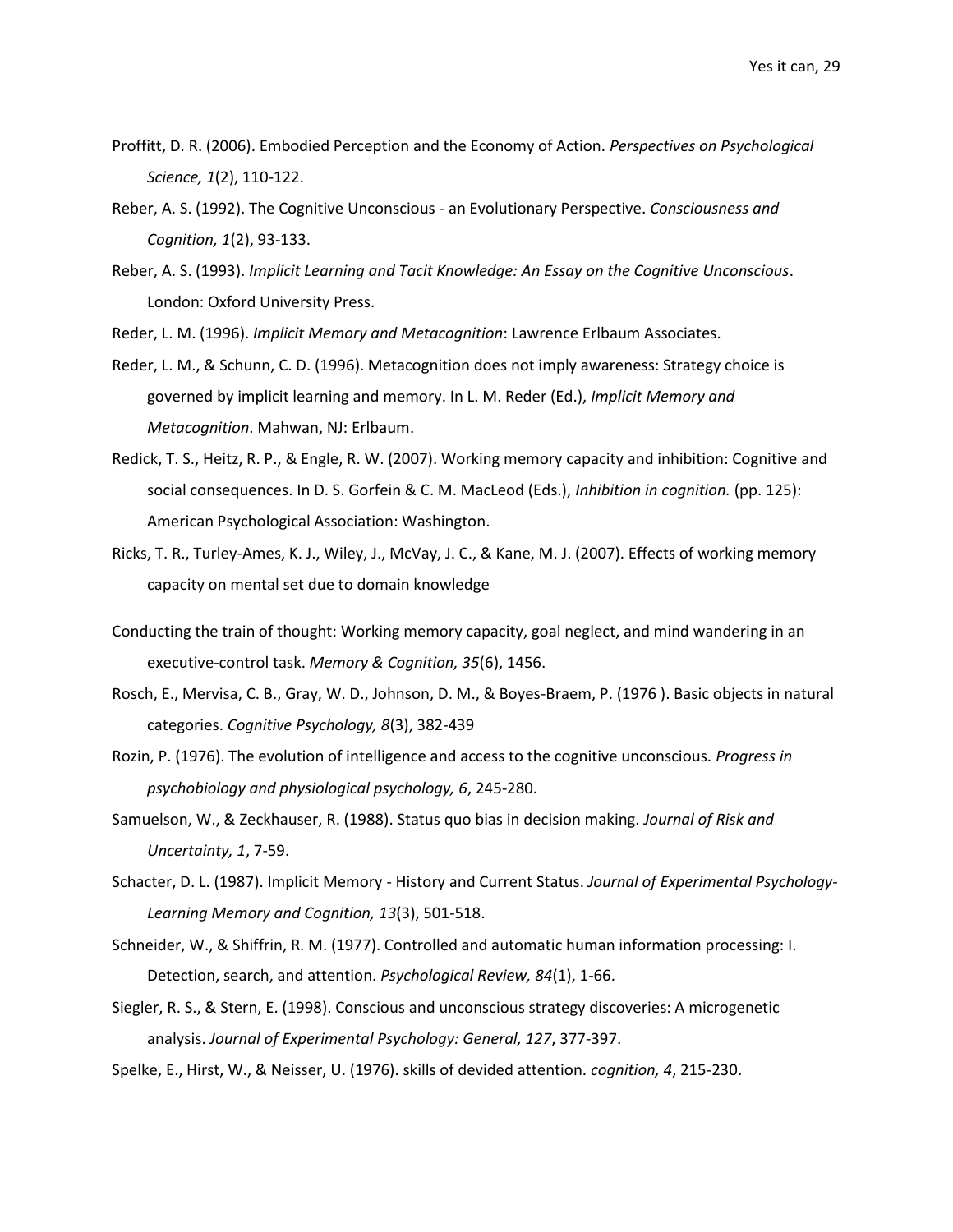- <span id="page-29-12"></span>Stapel, D. A., & Blanton, H. (2004). From seeing to believing: Subliminal social comparisons affect implicit and explicit self-evaluations. *Journal of Personality and Social Psychology, 87*(4), 468 – 481.
- <span id="page-29-8"></span>Strahan, E. J., Spencer, S. J., & Zanna, M. P. (2002). Subliminal priming and persuasion: Striking while the iron is hot. *Journal of experimental social psychology, 38*(6), 556-568.
- <span id="page-29-11"></span>Todd, A. R., Molden, D. C., Ham, J., & Vonk, R. (2011). The automatic and co-occurring activation of multiple social inferences. *Journal of Experimental Social Psychology, 47*, 37-49.
- <span id="page-29-9"></span>Todorov, A., & Uleman, J. S. (2002). Spontaneous trait inferences are bound to actors' faces: Evidence from a false recognition paradigm. *Journal of Personality and Social Psychology, 83*(5), 1051-1065.
- <span id="page-29-14"></span>Tulving, E., & Schacter, D. L. (1990). Priming and Human-Memory Systems. *Science, 247*(4940), 301-306.
- <span id="page-29-10"></span>Uleman, J. S., Saribay, S. A., & Gonzales, C. M. (2008). Spontaneous inferences, implicit impressions, and implicit theories. *Annual Review of Psychology, 59*, 329-360.
- <span id="page-29-2"></span>Underwood, G. (1996). *Implicit Cognition*. Oxford: Oxford University Press.
- <span id="page-29-0"></span>Van den Bussche, E., Van den Noortgate, W., & Reynvoet, B. (2009). Mechanisms of masked priming: A meta analysis. *Psychological Bulletin, 135*(452-477).
- <span id="page-29-6"></span>van Gaal, S., Lamme, V. A. F., Fahrenfort, J. J., & Ridderinkhof, K. R. (2010). Dissociable brain mechanisms underlying the conscious and unconscious control of behavior. *Journal of cognitive neuroscience, 23*, 91-105.
- <span id="page-29-4"></span>Van Gaal, S., Ridderinkhof, K. R., Johannes, J. F., Scholte, S., & Lamme, V. A. F. (2008). Frontal Cortex Mediates Unconsciously Triggered Inhibitory Control. *The Journal of Neuroscience, 28*(32), 8053- 8062.
- <span id="page-29-5"></span>van Gaal, S., Ridderinkhof, K. R., Scholte, S. H., & Lamme, V. A. F. (2010). Unconscious activation of the prefrontal no-go network. *Journal of Neuroscience, 30*(4143-4150).
- <span id="page-29-15"></span>Wegner, D. M. (1994). Ironic Processes of Mental Control. *Psychological Review, 101*(1), 34-52.
- <span id="page-29-3"></span>Wegner, D. M., & Vallacher, R. R. (1977). *Implicit Psychology: An Introduction to Social Cognition*. New York: Oxford University Press.
- <span id="page-29-7"></span>Wenkea, D., Flemingb, S. M., & Haggardc, P. (2010). Subliminal priming of actions influences sense of control over effects of action *Cognition, 115*(1), 26-38
- <span id="page-29-13"></span>Williams, L. E., & Bargh, J. A. (2008). Experiencing physical warmth promotes interpersonal warmth. *Science, 322*, 606-607.
- <span id="page-29-1"></span>Wilson, T. D. (2002). *Strangers to Ourselves: Discovering the Adaptive Unconscious*. Cambridge, MA: Harvard University Press.